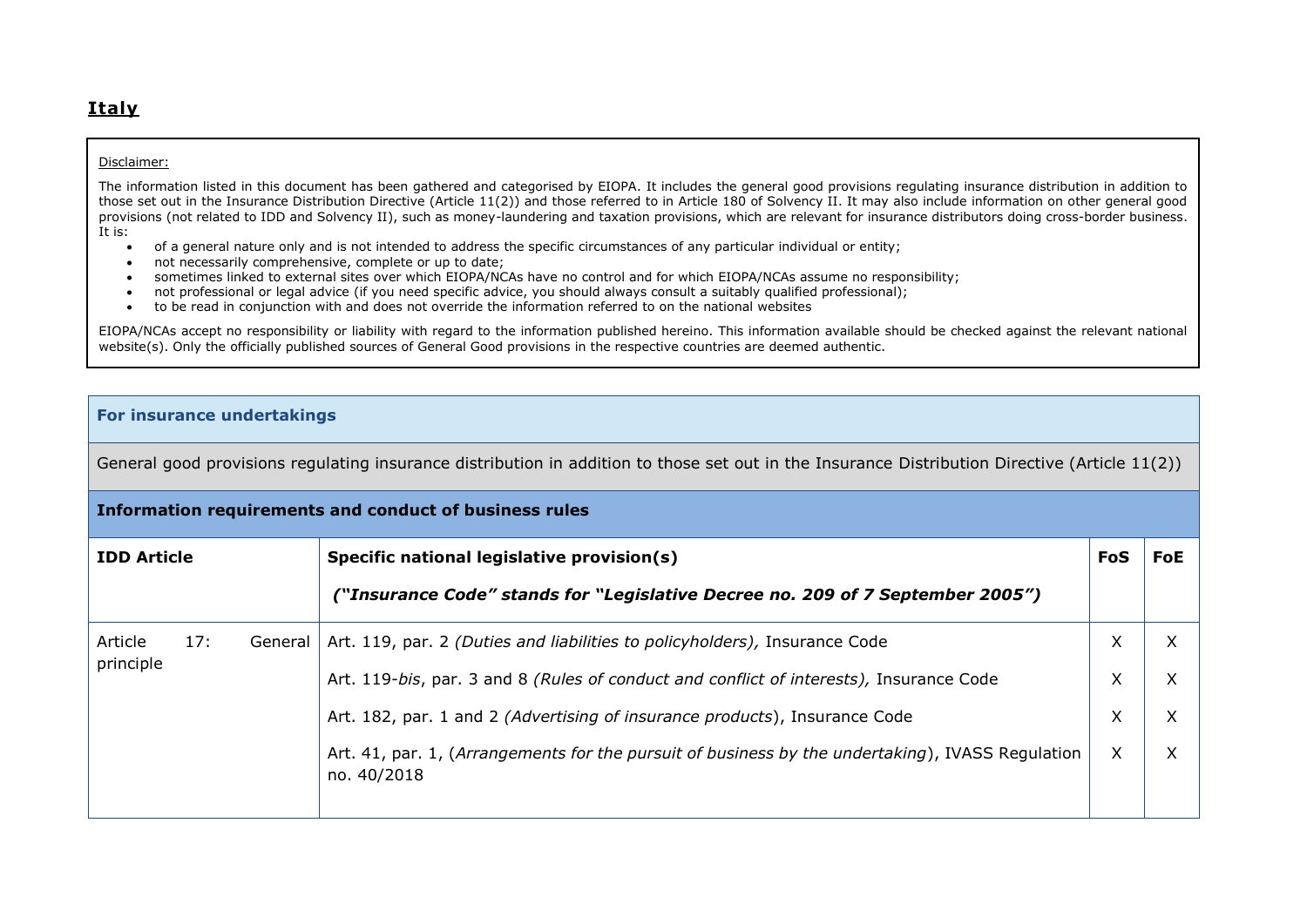|                                                          | Note: Only with regard to the obligation to give information to IVASS on the name of the<br>responsible for the distribution activity.                                               |         |                           |
|----------------------------------------------------------|--------------------------------------------------------------------------------------------------------------------------------------------------------------------------------------|---------|---------------------------|
|                                                          | Art. 43, par. 4 to 8 (Obligations to give information), IVASS Regulation no.40/2018<br>Note: Obligation for insurance undertakings to inform IVASS on the assignment of distribution | $\sf X$ | X                         |
|                                                          | mandates                                                                                                                                                                             |         |                           |
|                                                          | Art. 49 (Marketing of supplementary pension plans), IVASS Regulation no. 40/2018                                                                                                     | X       | $\boldsymbol{\mathsf{X}}$ |
|                                                          | Art. 50 (Multilevel marketing networks), IVASS Regulation no. 40/2018                                                                                                                | X       | $\mathsf{X}$              |
|                                                          | Art. 54 (General rules of conduct), IVASS Regulation no. 40/2018                                                                                                                     | X       | X                         |
|                                                          | Art. 62 (Use of the advanced electronic signature, the qualified electronic signature and the digital<br>signature), IVASS Regulation no. 40/2018                                    | X       | X                         |
|                                                          | Art. 66 (Collective contracts), IVASS Regulation no. 40/2018                                                                                                                         | X       | X                         |
|                                                          | Note: Special provisions applicable to the collective contracts in which the underwriting subject<br>bear all or part of the payment of premiums                                     |         |                           |
|                                                          |                                                                                                                                                                                      |         |                           |
|                                                          |                                                                                                                                                                                      |         |                           |
|                                                          |                                                                                                                                                                                      |         |                           |
|                                                          |                                                                                                                                                                                      |         |                           |
| Article<br>18:<br>General<br>information provided by the | Art. 120, par. 3 (Pre-contractual information), Insurance Code                                                                                                                       | X       | X                         |
| insurance intermediary or<br>insurance undertaking       | Art. 56, par. 1, 2 lett. b) and c), 3, 4, 5 and 7 (Pre-contractual information), IVASS Regulation<br>no. 40/2018                                                                     | X       | X                         |
|                                                          | Art. 60 (Documents to be provided to policyholders), IVASS Regulation no. 40/2018                                                                                                    | X       | X                         |
|                                                          |                                                                                                                                                                                      |         |                           |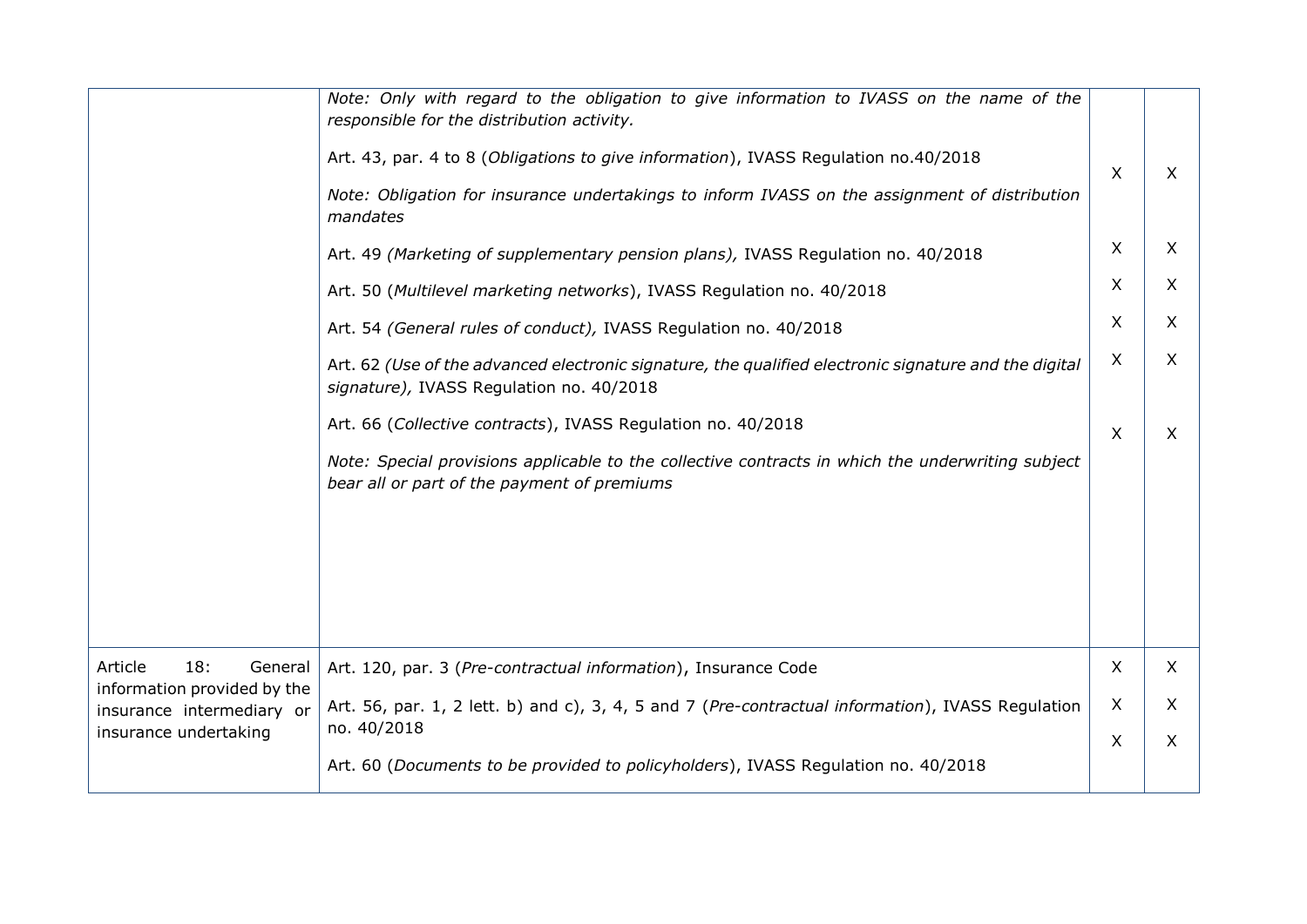| 19: Conflicts<br>Article<br>of                                                           | Art. 119-bis, par. 6 and 7 (Rules of conduct and conflicts of interest), Insurance Code                                                                                                                                                                                                                   | X        | $\times$     |
|------------------------------------------------------------------------------------------|-----------------------------------------------------------------------------------------------------------------------------------------------------------------------------------------------------------------------------------------------------------------------------------------------------------|----------|--------------|
| interest and transparency                                                                | Note: The provision enlarge the scope of the conflicts of interest rules envisaged for IBIPs by<br>Directive (EU) No. 2016/97 (IDD) to each insurance product, under option envisaged by art. 22,<br>par. 2, sub-par. 1.                                                                                  |          |              |
|                                                                                          | Art. 55 (Conflict of interests), IVASS Regulation no. 40/2018                                                                                                                                                                                                                                             | X        | X            |
|                                                                                          | Article 22, par. 12, Decree Law 18 October 2012, no. 179, converted with amendments by Law<br>17 December 2012, no. 221, as subsequently amended and supplemented (Voidness of<br>contractual clauses in case of breach of the rules governing the "horizontal collaboration" between<br>intermediaries). | $\times$ | $\times$     |
| Article 20: Advice, and                                                                  | Art. 120, par. 3 (Pre-contractual information), Insurance Code                                                                                                                                                                                                                                            | X        | $\mathsf{X}$ |
| standards for sales where<br>no advice is given                                          | Art. 185 (Information documents), Insurance Code                                                                                                                                                                                                                                                          | $\times$ | $\mathsf{X}$ |
|                                                                                          | Art. 185-ter (Pre-contractual life assurance product information document), Insurance Code                                                                                                                                                                                                                | $\times$ | $\mathsf{X}$ |
|                                                                                          | IVASS Regulation no. 41/2018 (For MTPL the whole regulation shall apply, while for life and non-<br>life other than MTPL the whole regulation shall apply with the exception of articles 42, 43, 44,45<br>and $46)$                                                                                       | $\times$ | $\times$     |
|                                                                                          | Art. 58, par. from 1 to 4-bis (Assessment of the policyholder's demands and needs), IVASS<br>Regulation no. 40/2018                                                                                                                                                                                       | X        | $\sf X$      |
| 21:<br>Information<br>Article<br>ancillary<br>provided<br>by<br>insurance intermediaries |                                                                                                                                                                                                                                                                                                           |          |              |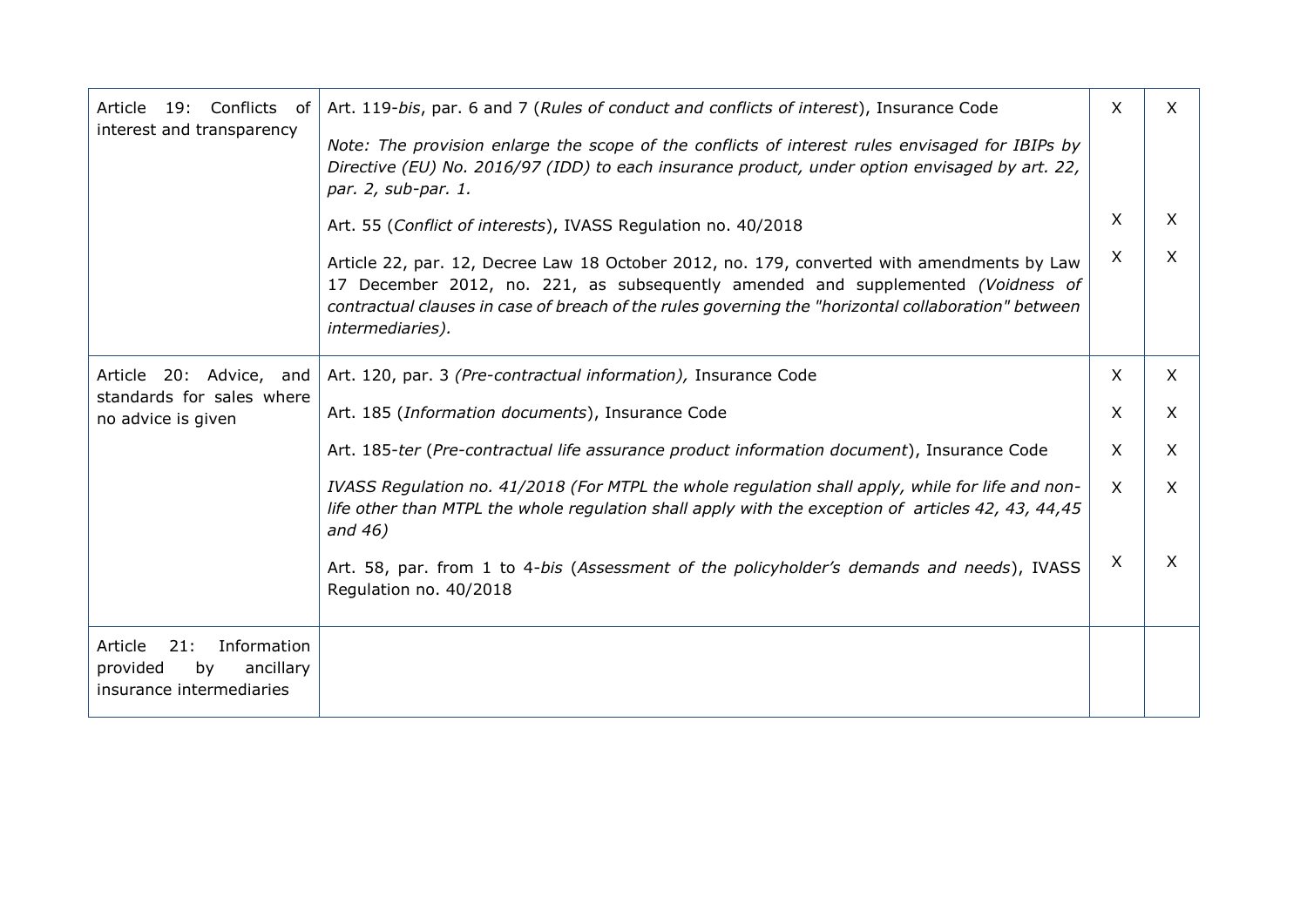| Information<br>Article<br>22:<br>exemptions and flexibility<br>clause |                                                                                                                                                                                                                                                                                                                                                                                                                                                                                                                              |              |            |
|-----------------------------------------------------------------------|------------------------------------------------------------------------------------------------------------------------------------------------------------------------------------------------------------------------------------------------------------------------------------------------------------------------------------------------------------------------------------------------------------------------------------------------------------------------------------------------------------------------------|--------------|------------|
| 23:<br>Article<br>Information                                         | Art. 121 (Pre-contractual information in case of distance selling), Insurance Code                                                                                                                                                                                                                                                                                                                                                                                                                                           | X.           | $\times$   |
| conditions                                                            | Art. 61 (Information arrangements), IVASS Regulation no. 40/2018                                                                                                                                                                                                                                                                                                                                                                                                                                                             | X            | $\times$   |
|                                                                       | Part III - Chapter III (Promotion and distance marketing of insurance contracts), IVASS<br>Regulation no. 40/2018, except for art. 69, 70, 74, par. 3, 79, 80 and 83, par. 1, lett. d-bis), d-<br>$ter$ ), par. 2-bis) and 2-ter).                                                                                                                                                                                                                                                                                           | $\mathsf{X}$ | $\sf X$    |
| Article 24: Cross-selling                                             |                                                                                                                                                                                                                                                                                                                                                                                                                                                                                                                              |              |            |
| Article<br>25:<br>Product<br>oversight and governance<br>requirements | Art. 10 (Information flows) and 11 (Distribution arrangements), IVASS Regulation no. 45/2020<br>Note: The prohibition for distribution to customers belonging to the negative target market<br>envisaged by Article 11 of IVASS Regulation no. 45/2020 applies only if the manufacturer,<br>licensed to pursue business Italy, identified groups of customers for whose needs, characteristics<br>and objectives the insurance product is not compatible pursuant to Article 5, par. 2, of Regulation<br>(EU) no. 2358/2017. | $\times$     | X          |
|                                                                       | Additional requirements in relation to insurance-based investment products                                                                                                                                                                                                                                                                                                                                                                                                                                                   |              |            |
| <b>IDD Article</b>                                                    | Specific national legislative provision(s)                                                                                                                                                                                                                                                                                                                                                                                                                                                                                   | <b>FoS</b>   | <b>FoE</b> |
| 26:<br>Article<br>Scope<br>of<br>additional requirements              |                                                                                                                                                                                                                                                                                                                                                                                                                                                                                                                              |              |            |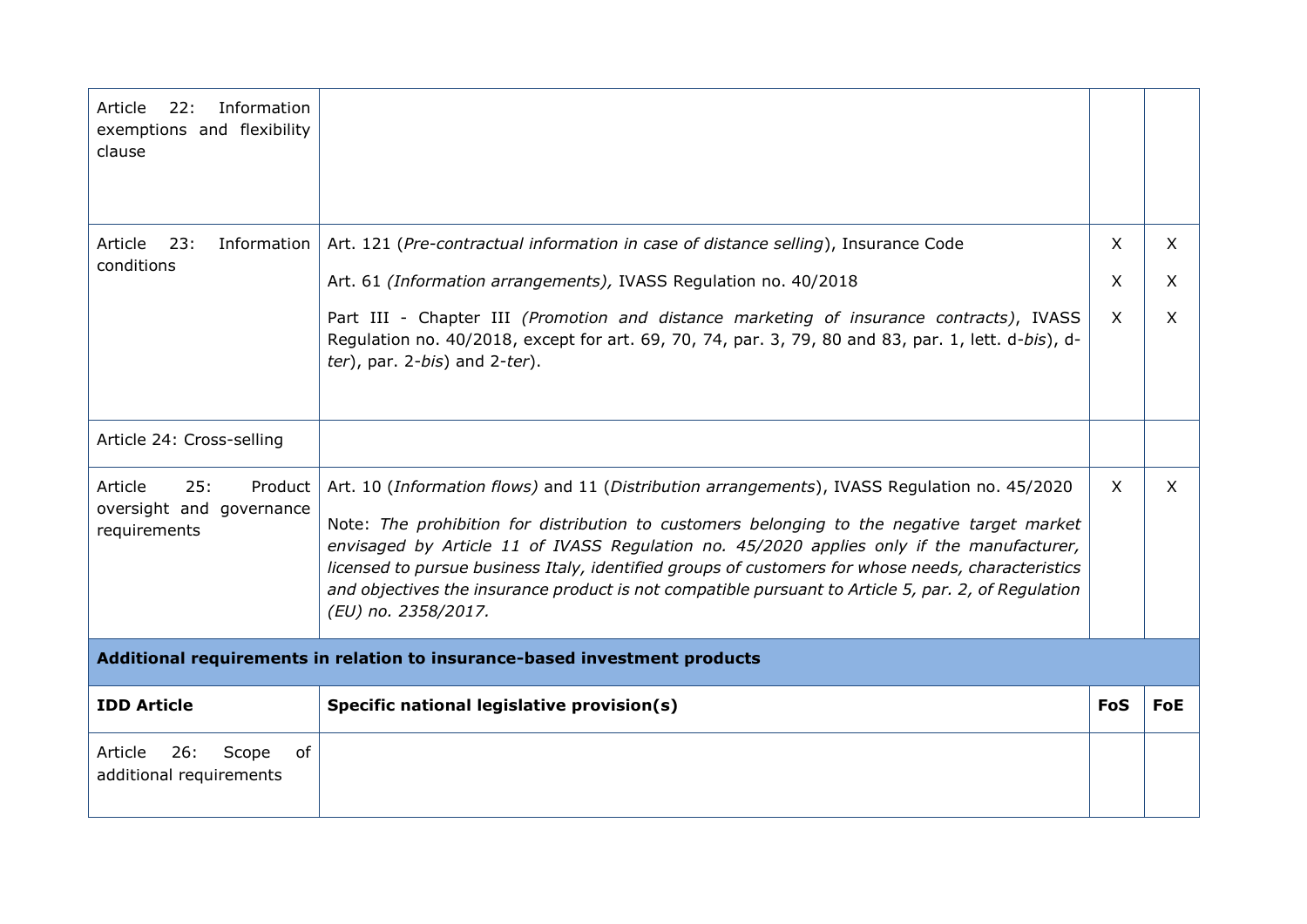| Article 27: Prevention of<br>conflicts of interest |                                                                                                                                                                                                                                                                                                                                    |          |          |
|----------------------------------------------------|------------------------------------------------------------------------------------------------------------------------------------------------------------------------------------------------------------------------------------------------------------------------------------------------------------------------------------|----------|----------|
| Article 28: Conflicts of<br>interest               | Art. 55 (Conflict of interests), IVASS Regulation no. 40/2018                                                                                                                                                                                                                                                                      | X        | $\times$ |
| Article 29: Information to                         | Information requirements:                                                                                                                                                                                                                                                                                                          |          |          |
| customers                                          | Art. 68-ter (Pre-contractual information), IVASS Regulation no. 40/2018                                                                                                                                                                                                                                                            | X        | X        |
|                                                    | Art. 68-quater (Requirements of the information provided on the product), IVASS Regulation no.<br>40/2018                                                                                                                                                                                                                          | $\times$ | X        |
|                                                    | Art. 68-quinquies (Marketing communications), IVASS Regulation no. 40/2018                                                                                                                                                                                                                                                         | X        | X        |
|                                                    |                                                                                                                                                                                                                                                                                                                                    |          |          |
|                                                    | Inducements:                                                                                                                                                                                                                                                                                                                       |          |          |
|                                                    | Art. 121-septies, par. 2, second sentence, (Assessment of suitability and appropriateness of the<br>insurance product and reporting to customers), Insurance Code                                                                                                                                                                  | X        | X        |
|                                                    | Note: Italy exercised the option stated by art. 29, par. 3, IDD which allows Member States to<br>additionally prohibit or further restrict the offer or acceptance of fees, commissions or non-<br>monetary benefits from third parties in relation to the provision of insurance advice.                                          |          |          |
|                                                    | Art. 68-sexies (General guidelines on inducements), IVASS Regulation no. 40/2018                                                                                                                                                                                                                                                   | X        | X        |
|                                                    | Art. 68-septies, par. 1, 2, 3, and 4 (Requirements concerning the admissibility of inducements),<br>IVASS Regulation no. 40/2018                                                                                                                                                                                                   | Χ        | X.       |
|                                                    | Note: Italy exercised the option stated by art. 29, par. 3, IDD through art. 121-sexies, par. 5, of<br>Insurance Code which gave IVASS the power to adopt regulation on inducements in accordance<br>with the regulations introduced in this field by Directive 2014/65/EU and in accordance with<br>directly applicable EU rules. |          |          |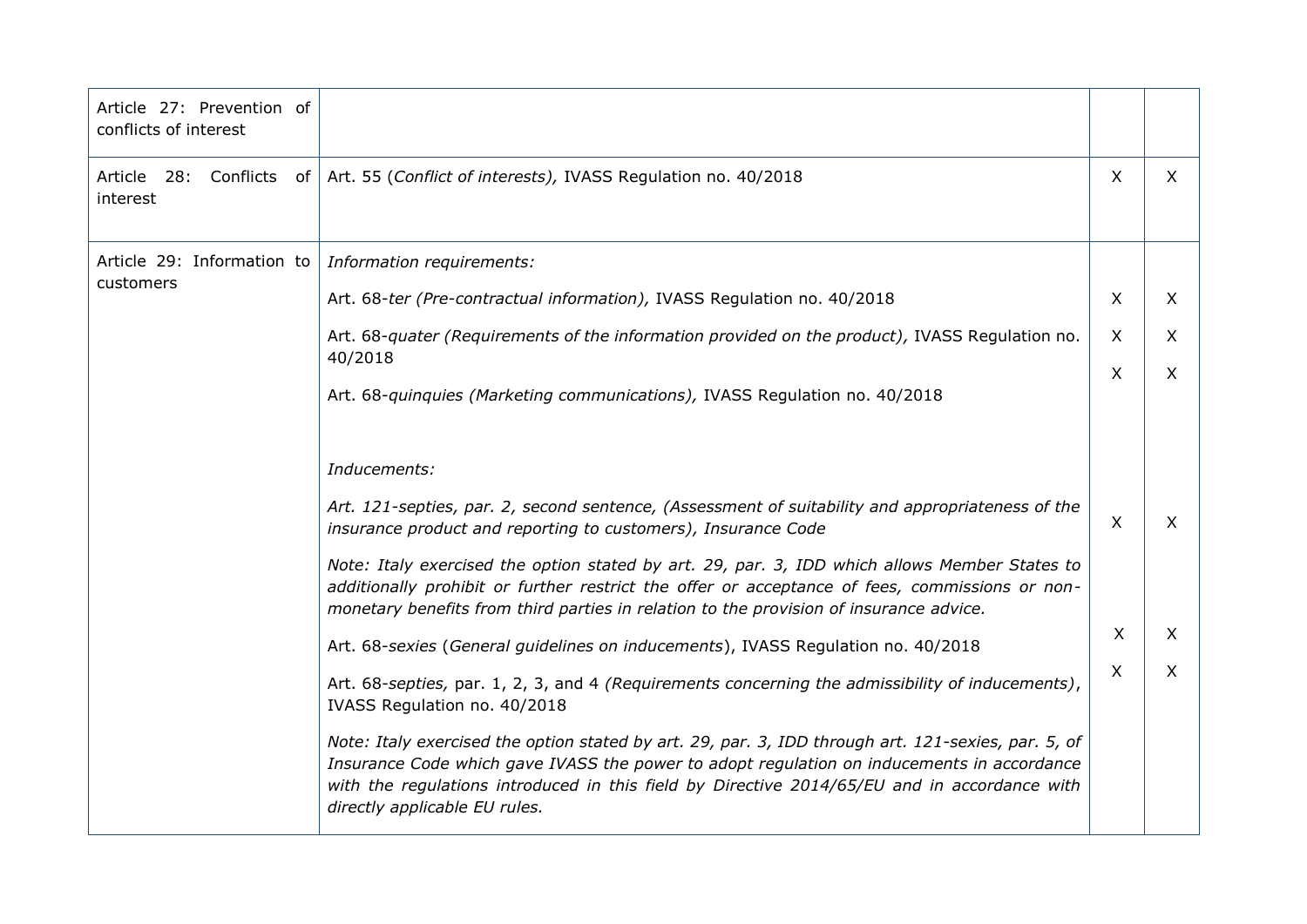| Mandatory advice:                                                                                                                                                                                                                                                                                                                                                                    |              |              |
|--------------------------------------------------------------------------------------------------------------------------------------------------------------------------------------------------------------------------------------------------------------------------------------------------------------------------------------------------------------------------------------|--------------|--------------|
| Art. 68-duodecies (Mandatory advice), IVASS Regulation no. 40/2018                                                                                                                                                                                                                                                                                                                   |              |              |
| Note: Italy exercised the option stated by art. 29, par. 3, IDD through art. 121-septies, par. 1,<br>of Insurance Code which gave IVASS the power to determine by regulation the cases where<br>insurance undertakings are required to provide advice for the distribution of IBIPs.                                                                                                 | $\mathsf{X}$ | X.           |
| Art. 121-septies, par. 4, 6 and 7 (Assessment of appropriateness), Insurance Code                                                                                                                                                                                                                                                                                                    | $\sf X$      | $\times$     |
| Art. 68-undecies (Assessment of appropriateness), IVASS Regulation no. 40/2018                                                                                                                                                                                                                                                                                                       | $\sf X$      | $\times$     |
| Note: Italy has not exercised the "execution-only" option stated by art. 30, par. 3, IDD.<br>Therefore, also where no advice is given on IBIPs, undertakings are not allowed to carry out<br>insurance distribution activities within the territory of the Italian Republic without obtaining the<br>information or making the determination provided for in par. 2 of art. 30, IDD. |              |              |
|                                                                                                                                                                                                                                                                                                                                                                                      |              |              |
| Scope, registration and organisational requirements                                                                                                                                                                                                                                                                                                                                  |              |              |
| Specific national legislative provision(s)                                                                                                                                                                                                                                                                                                                                           | <b>FoS</b>   | <b>FoE</b>   |
| Art. 3 par. 2 and 3, (Scope), IVASS Regulation no. 40/2018                                                                                                                                                                                                                                                                                                                           | $\times$     | $\mathsf{X}$ |
|                                                                                                                                                                                                                                                                                                                                                                                      |              |              |
|                                                                                                                                                                                                                                                                                                                                                                                      |              |              |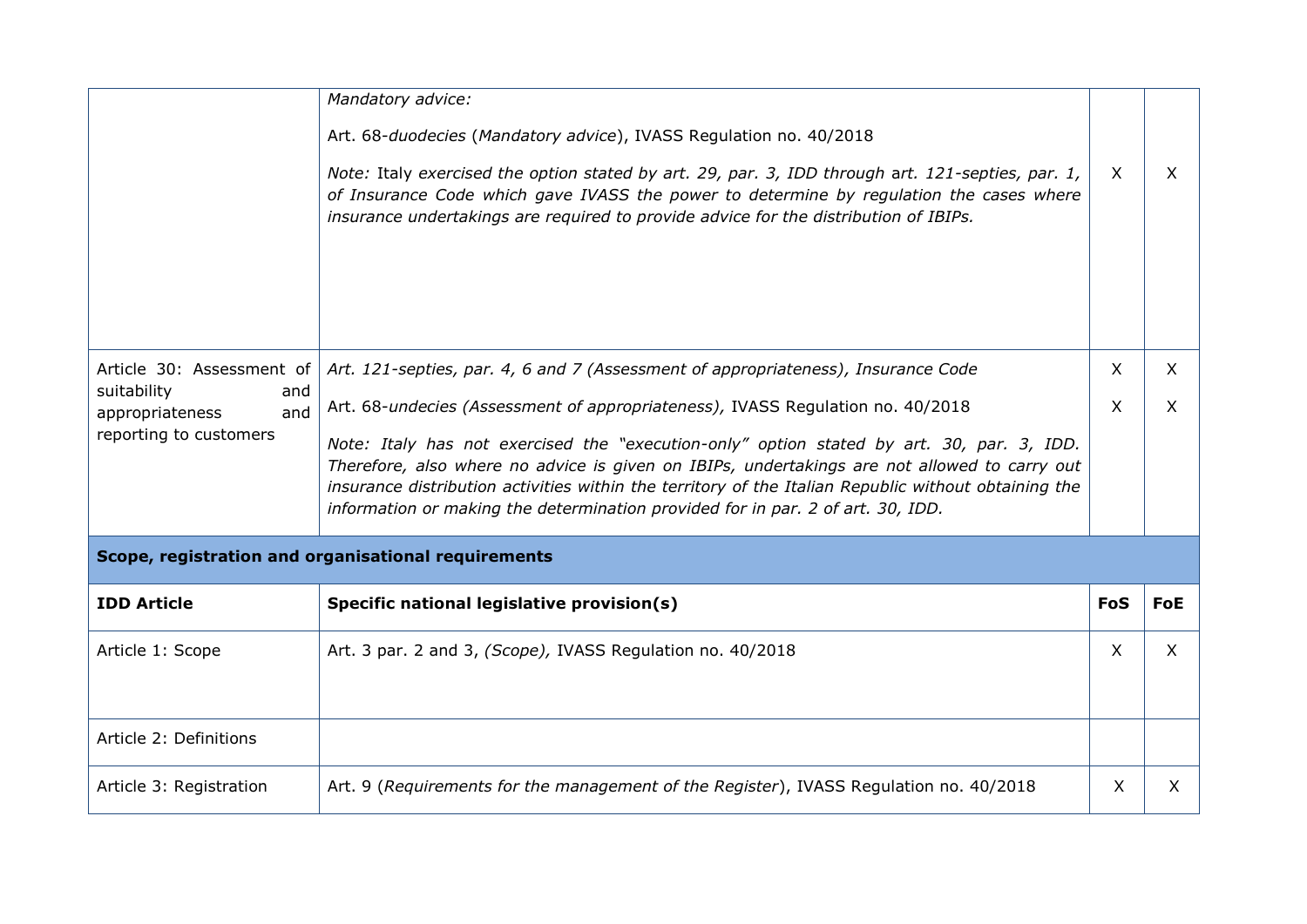|                                                                | Note: the above-mentioned general good rule does not require additional registration<br>requirements for EU distributors but rather the obligation to have "e-signature" for the<br>notifications to IVASS in order to allow a proper management of the Italian Register/Enclosed<br>List of EU intermediaries licensed to pursuit business in Italy.            |            |            |
|----------------------------------------------------------------|------------------------------------------------------------------------------------------------------------------------------------------------------------------------------------------------------------------------------------------------------------------------------------------------------------------------------------------------------------------|------------|------------|
| Article 10: Professional and<br>organisational<br>requirements | Art. 46 (Policies for the organisation, management and control of distribution), IVASS Regulation<br>no. 40/2018<br>Note: The scope of art. 46 will be defined following the issuing by IVASS of the implementing<br>Order referred to in par. 5 of the same article<br>Art. 87 (Subjects who provide the training and the update), IVASS Regulation no. 40/2018 | X<br>X     | X<br>X     |
| Article 14: Complaints                                         | ISVAP Regulation no. 24/2008                                                                                                                                                                                                                                                                                                                                     | X          | $\times$   |
| <b>Other themes</b>                                            |                                                                                                                                                                                                                                                                                                                                                                  |            |            |
|                                                                |                                                                                                                                                                                                                                                                                                                                                                  |            |            |
| <b>IDD Article</b>                                             | Specific national legislative provision(s)                                                                                                                                                                                                                                                                                                                       | <b>FoS</b> | <b>FoE</b> |
| 35:<br>Reporting<br>Art.<br>breaches                           | of   Art. 10-quater (Internal systems for the reporting of breaches), Insurance Code                                                                                                                                                                                                                                                                             |            | $\chi$     |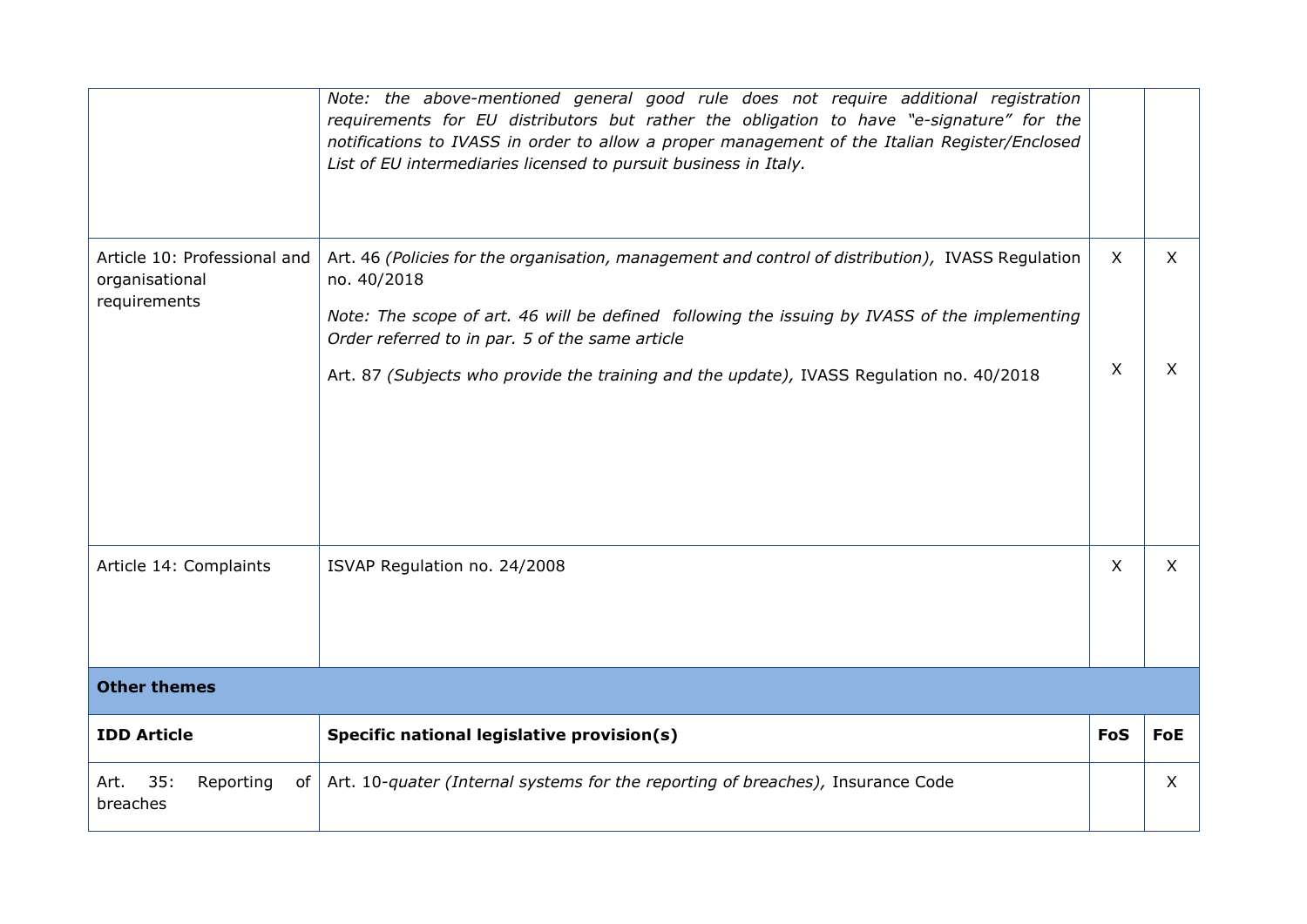|                            | Art. 10-quinquies (Procedure for reporting breaches), Insurance Code                                                        |               | X          |  |  |  |
|----------------------------|-----------------------------------------------------------------------------------------------------------------------------|---------------|------------|--|--|--|
|                            | General good provisions referred to in Article 180 of Solvency II                                                           |               |            |  |  |  |
| <b>Solvency II Article</b> | Specific national legislative provision(s)                                                                                  | <b>FoS</b>    | <b>FoE</b> |  |  |  |
|                            |                                                                                                                             |               |            |  |  |  |
| Art. 180                   | Legislative Decree no. 209/05 - Insurance Code:                                                                             |               |            |  |  |  |
|                            | Art. 2, par. 1 (Classes of assurance)                                                                                       | $\sf X$       | $\times$   |  |  |  |
|                            | Art. 12 (Prohibited operations); ISVAP Regulation no. 29/2009; ISVAP Circular n. 162 of 24<br>October 1991                  | $\sf X$       | $\times$   |  |  |  |
|                            | Art. 122, par. 1 and 3 (Motor vehicles) - Art. 3 Ministerial Decree 1 April 2008 no. 86                                     | $\mathsf{X}$  | X          |  |  |  |
|                            | Art. 123, par. 1 (Craft) - Art. 4 Ministerial Decree 1 April 2008 no. 86                                                    | X             | X          |  |  |  |
|                            | Art. 127 (Insurance certificate and sticker) - ISVAP Regulation no. 13/2008                                                 | $\times$      | X          |  |  |  |
|                            | Art. 128, par. 1, lett. b-bis) (Minimum amount of cover)                                                                    |               |            |  |  |  |
|                            | Art. 131, par. 1 e 2 (Premium and contract term disclosure) - ISVAP Regulation no. 23/2008                                  | $\times$<br>X | X<br>X     |  |  |  |
|                            | Art. 132, par. 1, 1-bis, 1-ter and 2 (Obligation to insure)                                                                 | X             | X          |  |  |  |
|                            | Art. 132-ter (Compulsory discounts) - IVASS Regulation no. 37/2018                                                          | $\times$      | X          |  |  |  |
|                            | Art. 133, par. 1 (Insurance rates)                                                                                          | X             | X          |  |  |  |
|                            | Art. 134 (Certificate of claims experience) - IVASS Regulation no. 9/2015                                                   | $\sf X$       | X          |  |  |  |
|                            | Art. 135 (Claims data - base, register of witnesses data base injured parties data -base) - IVASS<br>Regulation no. 23/2016 | $\times$      | X          |  |  |  |
|                            | Art. 137 (Pecuniary damage)                                                                                                 | X             | X          |  |  |  |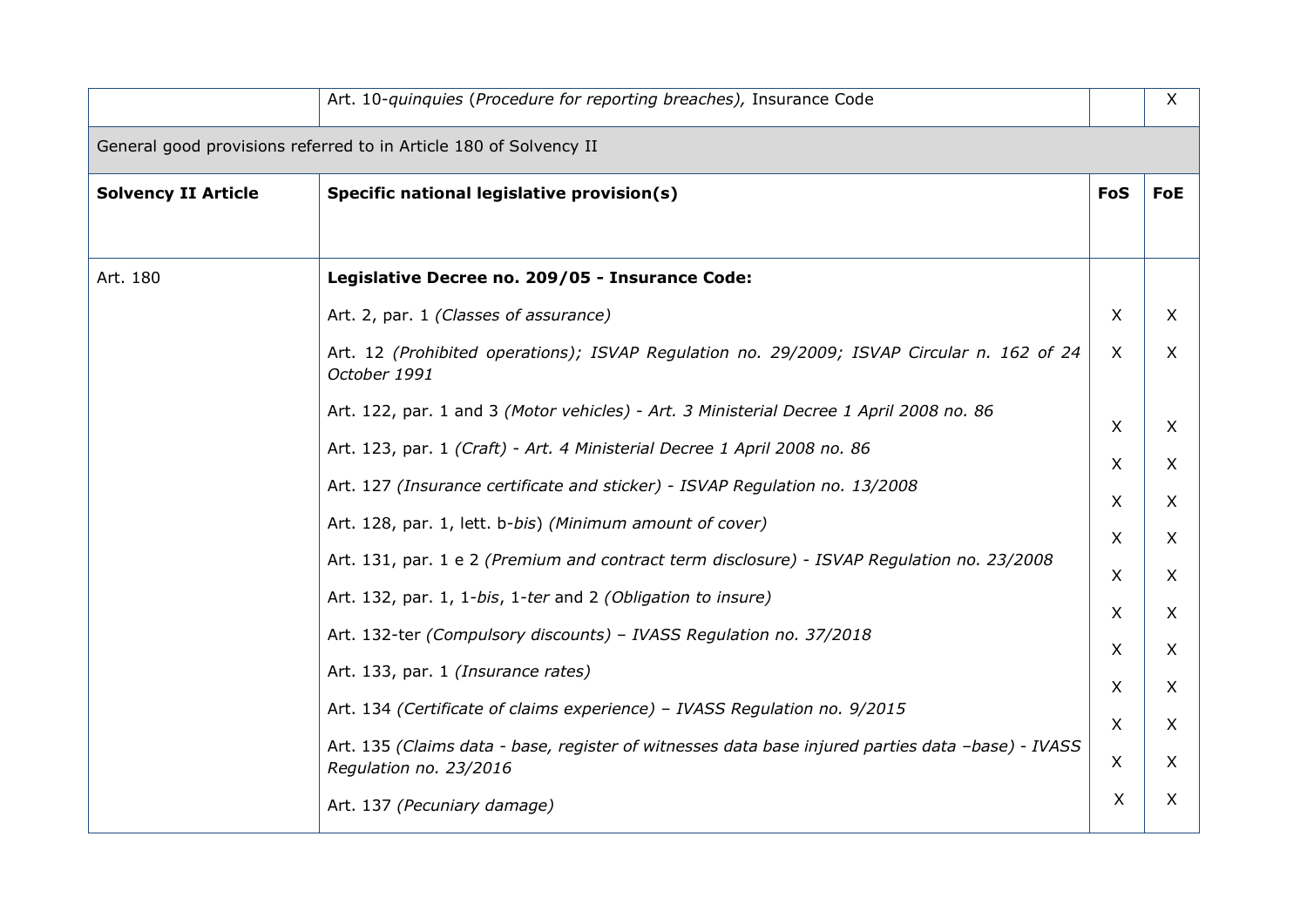| Art. 138 (Biological damage for serious injuries)                                                                     | X            | X              |
|-----------------------------------------------------------------------------------------------------------------------|--------------|----------------|
| Art. 139 (Biological damage for minor injuries) - Ministerial Decree 3 July 2003                                      | $\times$     | $\times$       |
| Art. 140, par. 1 and 2 (Cases where there is more than one injured party and the amounts of<br>cover are exceeded)    | $\times$     | X              |
| Art. 141 (Compensation for passengers)                                                                                | $\mathsf{X}$ | $\mathsf{X}$   |
|                                                                                                                       | X            | X              |
| Art. 142 (Right to subrogation of the social insurer)                                                                 | $\sf X$      | X              |
| Art. 146 (Right of access to documents) - Ministerial Decree n. 191 of 29 October 2008                                | X            | X              |
| Art. 148 (Compensation proceedings)                                                                                   | X            | X              |
| Art. 154, par. 1, 4 and 5 (Italian Information Centre) - Article 3 and 4, ISVAP Regulation no.<br>3/2006              | X            | X              |
| Art. 156 (Loss adjusters) - ISVAP Regulation n. 11/2008 (articles 3 and 4)                                            | X            | X              |
| Art. 157 (List of loss adjusters) - ISVAP Regulation n. 11/2008 (articles 3 and 4)                                    | X            | X              |
| Art. 165 (Link with the provisions of the civil code)                                                                 | X            | X.             |
| Art. 166 (Criteria for drawing up contracts)                                                                          | $\times$     | X              |
| Art. 167 (Voidness of contracts concluded with unauthorised undertakings)                                             | X            | X              |
| Art. 168 (Effects of portfolio transfers, mergers and divisions)                                                      | $\sf X$      | $\mathsf{X}$   |
| Art. 170 (Prohibition of tie-in sales)                                                                                | X            | X              |
| Art. 170-bis (Lifetime of the contract)                                                                               | $\times$     | X              |
| Art. 171 (Transfer of ownership of the vehicle or craft) - Art. 10 Ministerial Decree n. 86 of 1<br><b>April 2008</b> | X<br>$\sf X$ | X.<br>$\times$ |
| Art. 172 (Right of withdrawal)                                                                                        | X            | X.             |
|                                                                                                                       |              |                |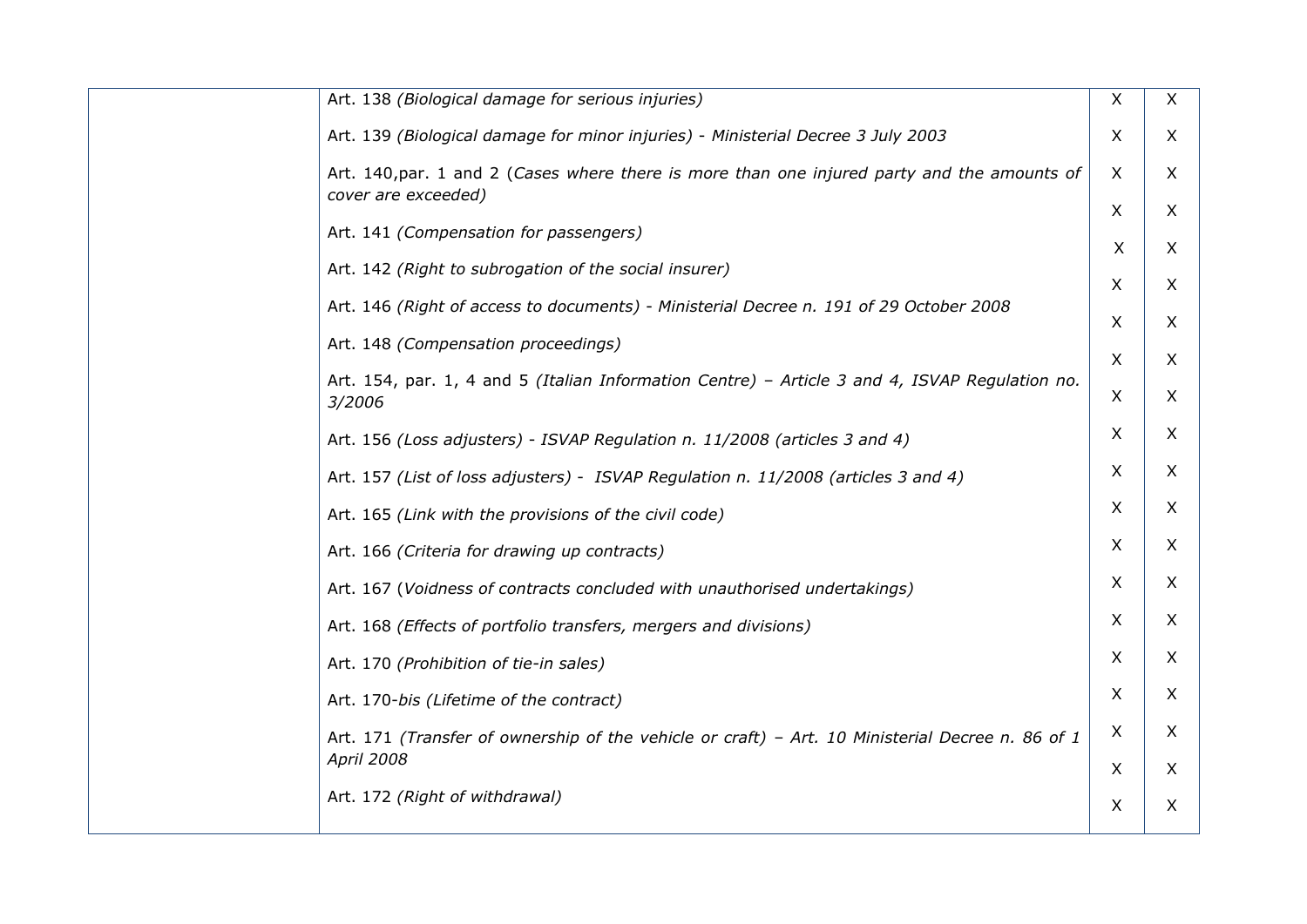| Art. 176 (Withdrawal of the proposal)                                                                                                                                                                                            | X        | $\mathsf{X}$ |
|----------------------------------------------------------------------------------------------------------------------------------------------------------------------------------------------------------------------------------|----------|--------------|
| Art. 177 (Right of withdrawal)                                                                                                                                                                                                   | $\sf X$  | $\times$     |
| Art. 179 (Capital redemption operations - Concept)                                                                                                                                                                               | X        | $\mathsf{X}$ |
| Art. 180 (Non-life insurance contracts)                                                                                                                                                                                          | X        | $\mathsf{X}$ |
| Art. 181 (Life assurance contracts)                                                                                                                                                                                              | X        | $\mathsf{X}$ |
| Art. 183 (Rules of conduct) - ISVAP Regulation no. 24/2008                                                                                                                                                                       | X        | X            |
| Points 2, 3, 4, 5, ISVAP Circular n. 403/D of 16 March 2000 (Regulates certain aspects of the<br>claims settlement)                                                                                                              | $\times$ | $\mathsf{X}$ |
| Articles 4, 5, 6 and 14, ISVAP Regulation no. 32/2009 (Rules governing the policies whose<br>benefits are directly linked to a share index or another reference value referred to under article<br>41 (2) of the Insurance Code) | X        | X            |
| Law-decree 18 October 2012 no. 179 converted by the law 17 December 2012, no. 221<br>as amended by the law 4 August 2017, no. 124:                                                                                               | $\sf X$  | $\sf X$      |
| Art. 22, par. 4 and 6 (Basic contractual provisions in the motor liability insurance contract)                                                                                                                                   |          |              |
| Implemented by Decrees of Ministry of Economic Development on 11 March 2020 and 4 January<br>2021                                                                                                                                | $\sf X$  | X            |
| <b>Civil Code:</b>                                                                                                                                                                                                               |          |              |
| Art. 1184 (Deadline) - when the deadline for fulfilling obligations is in favour of consumer/debtor                                                                                                                              | $\sf X$  | $\mathsf{X}$ |
| Art. 1337 (Obligation of good faith before the conclusion of the contract)                                                                                                                                                       | X        | X            |
| Articles 1341-1342 (Unfair contract terms)                                                                                                                                                                                       | X        | X            |
|                                                                                                                                                                                                                                  |          |              |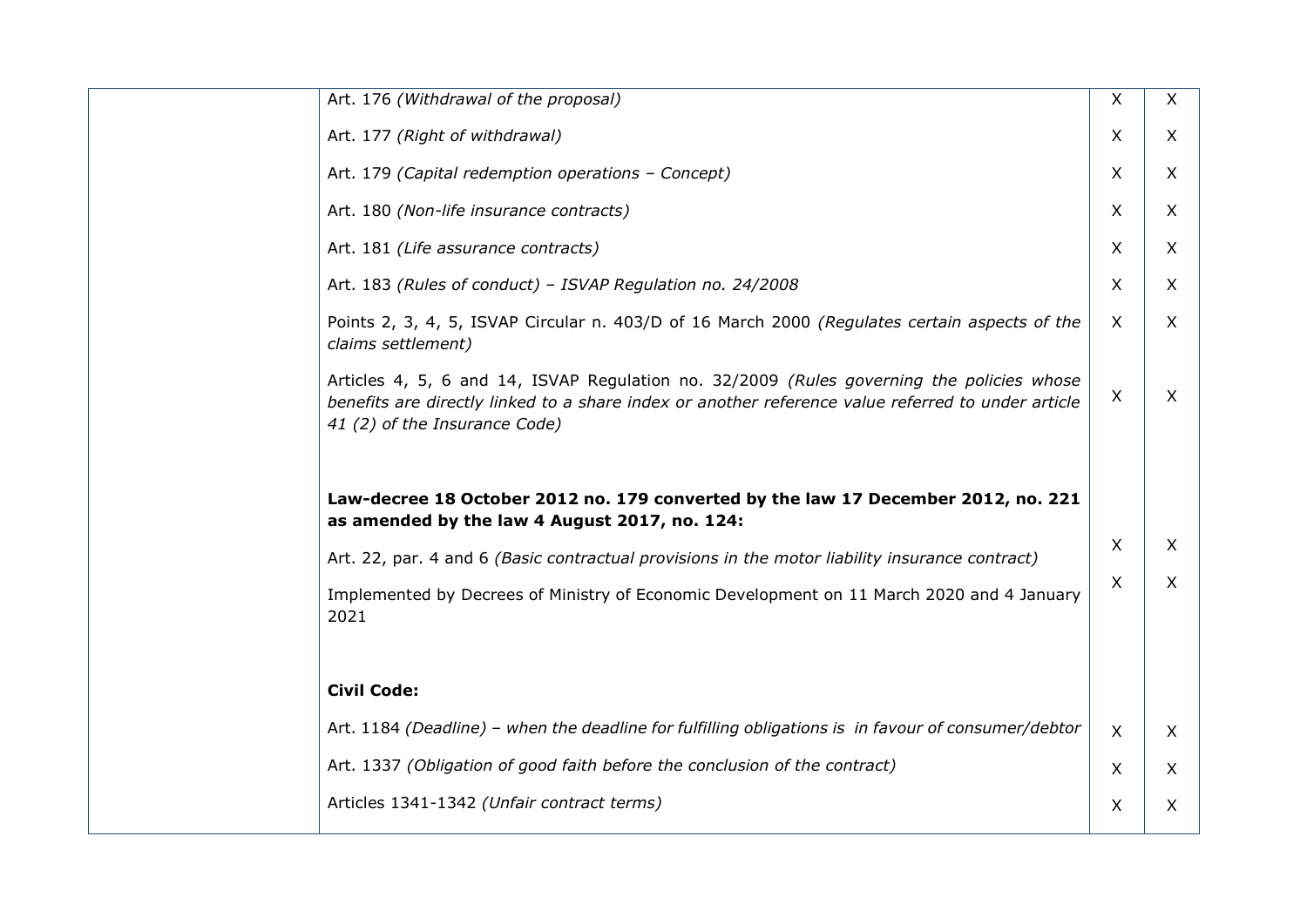| Articles 1343-1344-1345 (Illegal cause or reason)                                                                                       | X                         | X |  |
|-----------------------------------------------------------------------------------------------------------------------------------------|---------------------------|---|--|
| Art. 1346 (Object of the contract)                                                                                                      | $\sf X$                   | X |  |
| Art. 1375 (Performance in good faith)                                                                                                   | $\sf X$                   | X |  |
| Art. 1418 (Reasons for declaring the contract void)                                                                                     | $\sf X$                   | X |  |
| Art. 1419 (Partial voidness)                                                                                                            | X                         | X |  |
| Art. 1420 (Voidness of the plurilateral contract)                                                                                       | $\sf X$                   | X |  |
| Art. 1425 (Parties' inability)                                                                                                          | X                         | X |  |
| Art. 1427 (Mistake, violence and fraud)                                                                                                 | $\sf X$                   | X |  |
| Art. 1469-bis (Consumer contracts)                                                                                                      | X                         | X |  |
| Art. 1882 (Definition of the Insurance Contract)                                                                                        | $\sf X$                   | X |  |
| Art. 1895 (Non-existence of the risk)                                                                                                   | X                         | X |  |
| Art. 1899 (Period of policy)                                                                                                            | X                         | X |  |
| Art. 1900, par. 3 (Accidents resulting from the rescue of a person in danger or the protection of<br>common interests with the insurer) | $\mathsf{X}$              | X |  |
| Art. 1932 (Mandatory requirements)                                                                                                      | $\boldsymbol{\mathsf{X}}$ | X |  |
| Art. 2952 (Period of limitation in the (re)insurance sector)                                                                            | $\boldsymbol{\mathsf{X}}$ | X |  |
|                                                                                                                                         |                           |   |  |
| <b>Navigation Code:</b>                                                                                                                 |                           |   |  |
| Art. 514 (Reputed risk with respect to ship navigation)                                                                                 | $\boldsymbol{\mathsf{X}}$ | X |  |
| Art. 522, par. 2 (Risk increase with respect to ship navigation)                                                                        | $\boldsymbol{\mathsf{X}}$ | X |  |
|                                                                                                                                         |                           |   |  |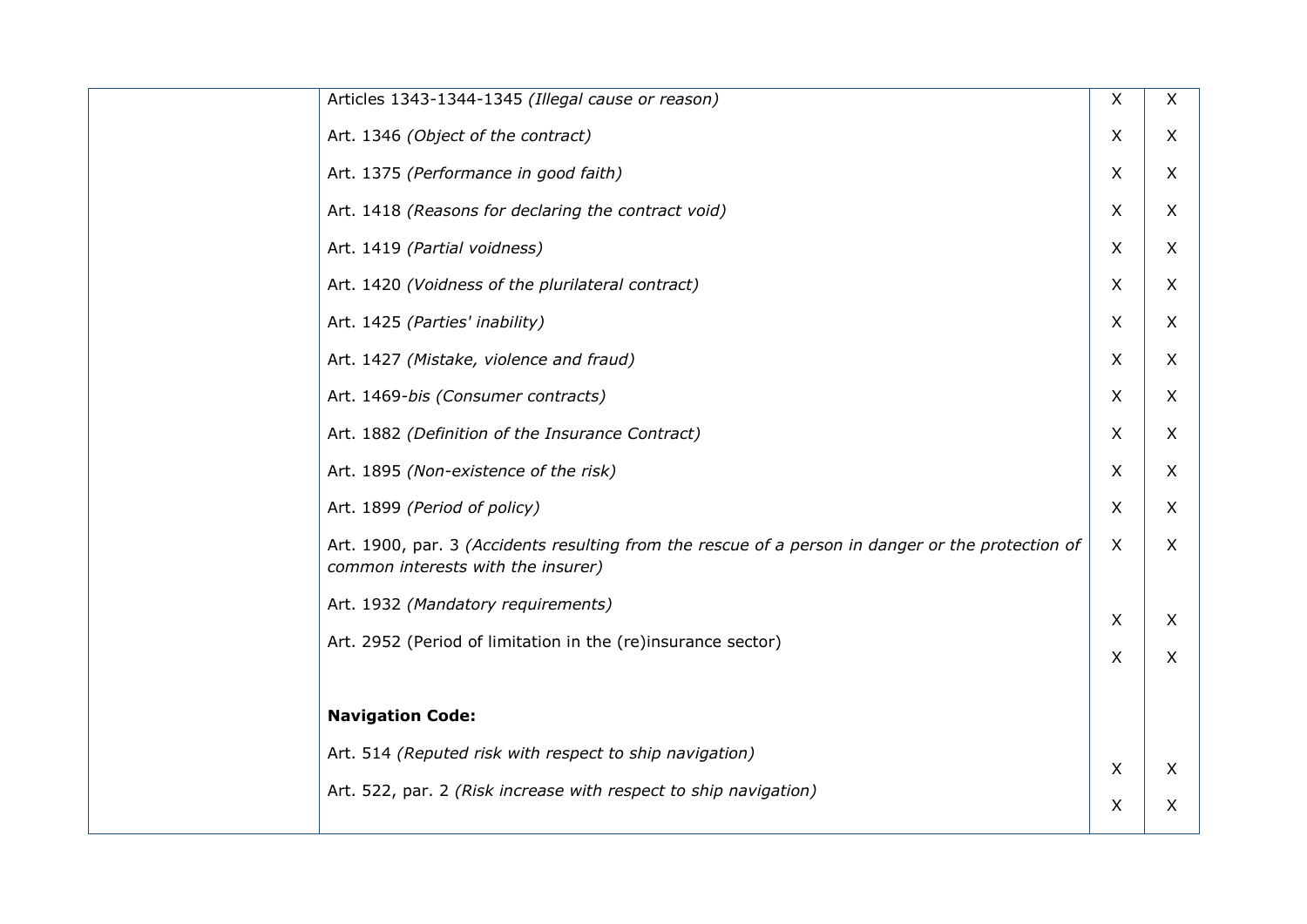|                                                                   | Art. 1021 (Reputed risk and risk increase with respect to air navigation)                                                                                                                                                                                                                                                                                                                      | X          | X.               |
|-------------------------------------------------------------------|------------------------------------------------------------------------------------------------------------------------------------------------------------------------------------------------------------------------------------------------------------------------------------------------------------------------------------------------------------------------------------------------|------------|------------------|
|                                                                   | Other Solvency II related provisions of Legislative Decree no. 209/05 - Insurance<br>Code:<br>Art. 190-bis (Statistical information) - IVASS Regulation no. 36/2017<br>Art. 198, par. 6 (Transfer of the portfolio of Italian insurance undertakings)<br>Art. 201, par.5 (Merger and division of insurance undertakings)<br>Art. 202, par. 2 (Merger and division of reinsurance undertakings) | X          | X<br>X<br>X<br>X |
|                                                                   | Other general good provisions (not related to IDD and Solvency II), such as money-laundering and taxation provisions, which are relevant                                                                                                                                                                                                                                                       |            |                  |
| for insurance distributors doing cross-border business            |                                                                                                                                                                                                                                                                                                                                                                                                |            |                  |
| Underlying Article from<br>EU<br>legislation,<br>if<br>applicable | Specific national legislative provision(s) and or links to the relevant websites of the<br>Ministries where further information on the rules can be found<br>For the official text of the national legislative provisions listed below, please visit Normattiva                                                                                                                                | <b>FoS</b> | <b>FoE</b>       |
|                                                                   | (https://www.normattiva.it/?language=en)                                                                                                                                                                                                                                                                                                                                                       |            |                  |
|                                                                   | <b>Insurance Code:</b>                                                                                                                                                                                                                                                                                                                                                                         |            |                  |
|                                                                   | Art. 285, par. 3 and 4 (National guarantee fund)                                                                                                                                                                                                                                                                                                                                               | X          | X                |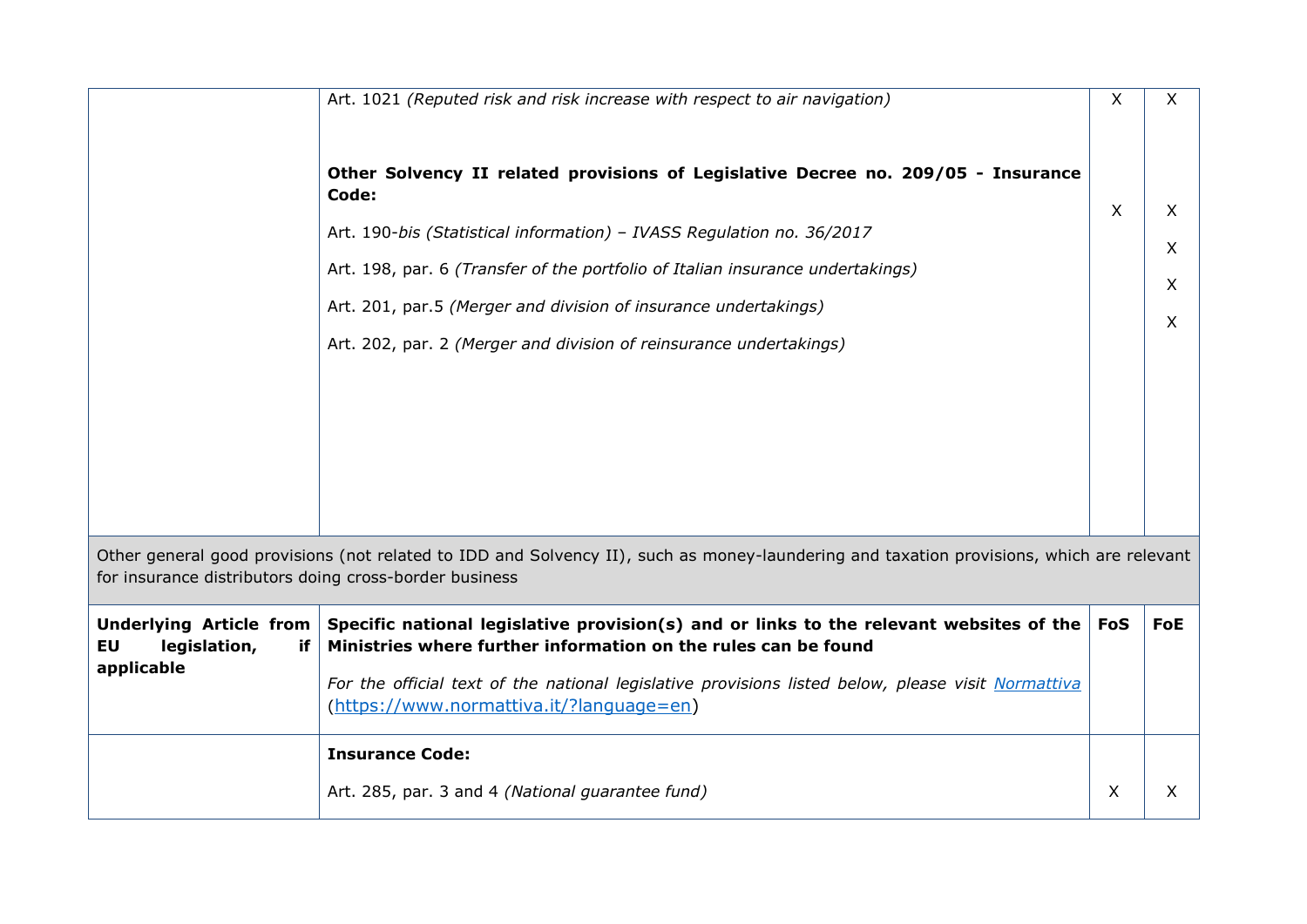| Art. 303 (Guarantee fund for hunting victims) - ISVAP Order n. 2643 of 22 October 2008                                                                                    | X | X        |
|---------------------------------------------------------------------------------------------------------------------------------------------------------------------------|---|----------|
| Art. 334 (Contribution on motor liability insurance premiums)                                                                                                             | X | X        |
| Art. 335, par. 1 lett. e-bis), par. 2, second sentence, par. 3, 4 and 5 (Insurance and reinsurance<br>undertakings), Insurance Code                                       | X | X        |
| Legislative Decree no. 206/05 - Consumer Code:                                                                                                                            |   |          |
| Art. 2 (Consumers' rights)                                                                                                                                                | X | X        |
|                                                                                                                                                                           | X | X        |
| Part III Title I, Articles 33-38 (Consumer contracts in general)                                                                                                          | X | X        |
| Art. 143 (Non-waiver of consumers' rights)                                                                                                                                |   |          |
|                                                                                                                                                                           |   |          |
| Law 8 March 2017 no 24 (Medical malpractice law):                                                                                                                         | X | $\times$ |
| Articles 10-11 (Compulsory insurance)                                                                                                                                     | X | X        |
| Art. 14 (National guarantee Fund)                                                                                                                                         |   |          |
|                                                                                                                                                                           |   |          |
| Law no. 244/07 (Financial law 2008):                                                                                                                                      |   |          |
| Art. 3, par. 59 (Prohibition to insure the tax and accounting liability of the State's and the public<br>bodies' administrators resulting from their institutional tasks) | X | X        |
| Law 1216/1961 (Tax insurance on premiums):                                                                                                                                |   |          |
| Articles 1, 1-bis and 4-bis                                                                                                                                               | X | X        |
|                                                                                                                                                                           |   |          |
|                                                                                                                                                                           |   |          |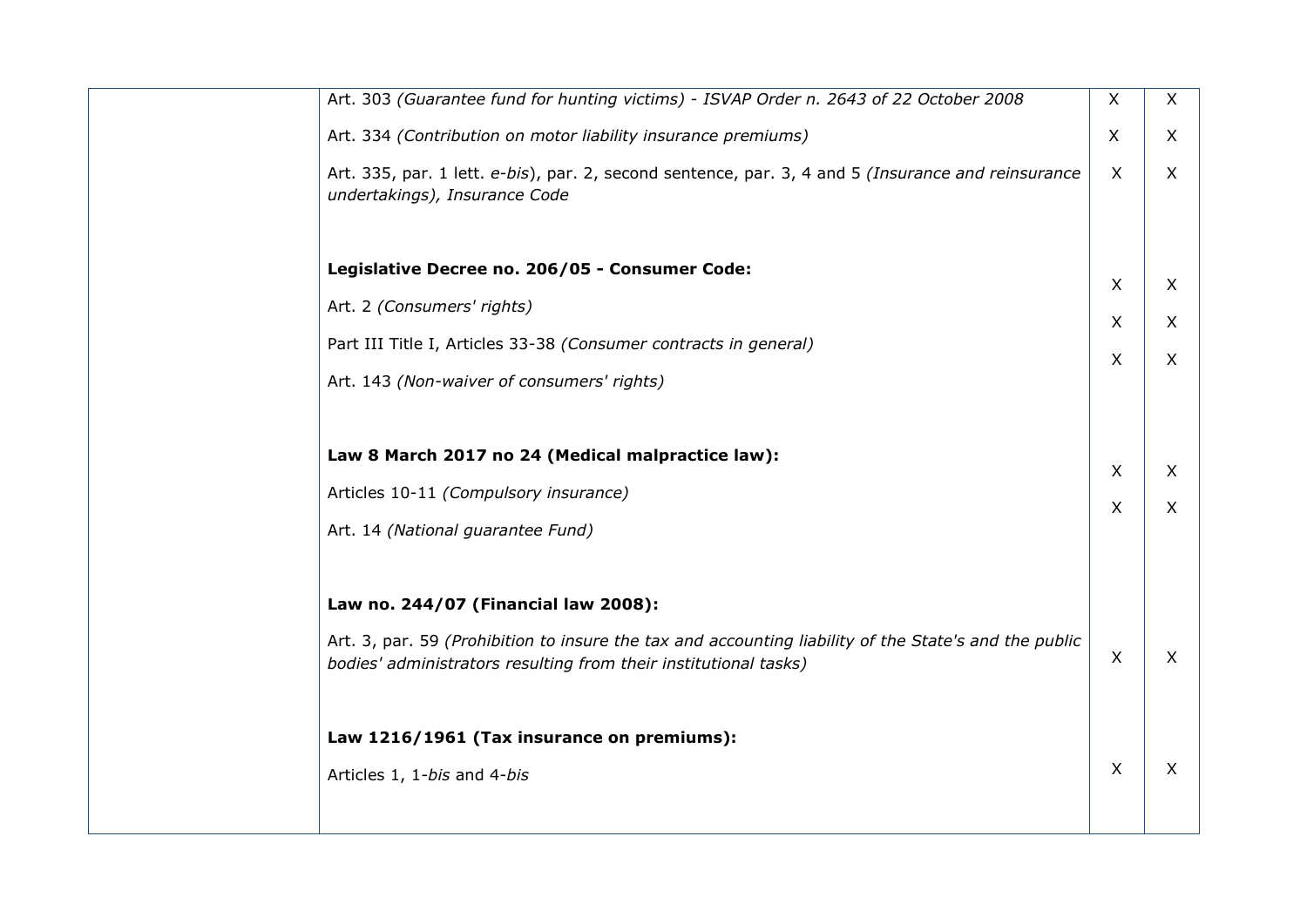| Presidential Decree no. 116 of 22 June 2007                                                                                                                                                                                                                                                          | X            | $\mathsf{X}$ |
|------------------------------------------------------------------------------------------------------------------------------------------------------------------------------------------------------------------------------------------------------------------------------------------------------|--------------|--------------|
| Art. 2, par. 1, lett. c), Art. 3, par. 1-bis and 1-quater (Dormant life policies)                                                                                                                                                                                                                    |              |              |
| Measures in favor of populations affected by the earthquake:                                                                                                                                                                                                                                         |              |              |
| Decree Law 17 October 2016, no. 189 converted with amendments by Law of 15 December 2016,<br>no. 229 - Art. 48, par. 2 (Urgent measures in favor of populations affected by the earthquake in<br>2016)                                                                                               | X            | $\mathsf{X}$ |
| Decree Law 30 December 2016, no. 244 converted with amendments by Law of 27 February<br>2017, no. 19 - Art. 14, par.2 (Temporary suspension of the payment of premiums in the area<br>affected by earthquake in 2016)                                                                                | X            | $\mathsf{X}$ |
| Decree Law 16 October 2017, no. 148 converted with amendments by Law 4 December 2017,<br>no. 45 - Art. 2-bis, par. 24 and 25 (Prorogation of temporary suspension of the payment of<br>premiums it the area affected by earthquake 2016-2017)                                                        | X            | $\times$     |
| Decree Law 29 May 2018, no. 55 converted with amendments by Law 24 July 2018, no. 89 - Art.<br>1, par 6 and 6-bis (Prorogation and exemption from the payment of insurance premiums)                                                                                                                 | X            | $\mathsf{X}$ |
| Decree Law 25 July 2018, no. 91 converted with amendments by Law 21 September 2018, no.<br>108 - Art. 9, par 2-quinquies and 2-sexies (Prorogation of deadlines in legislative provisions<br>concerning territories affected by earthquakes)                                                         | $\mathsf{X}$ | X            |
| Decree law 28 September 2018, n. 109 converted with amendments by Law 16 November 2018,<br>n. 130 - Art. 17, par. 1 (Urgent provisions for Genova, security of the national net of<br>infrastructures and transportation, seismic events of 2016 and 2017, the employment and other<br>emergencies). | $\mathsf{X}$ | $\mathsf{X}$ |
|                                                                                                                                                                                                                                                                                                      |              |              |
|                                                                                                                                                                                                                                                                                                      |              |              |

┓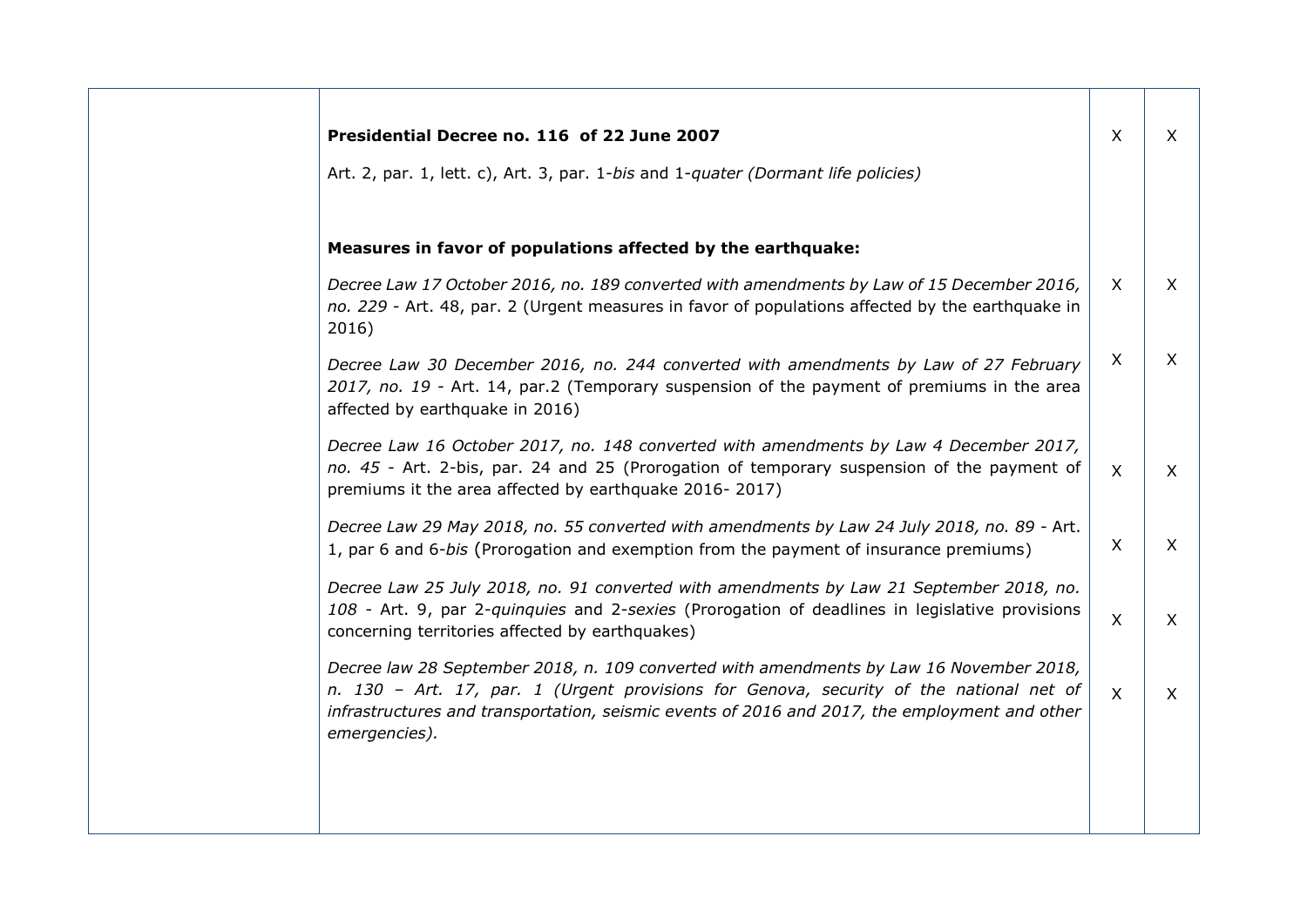| Decree Law 24 October 2019, no. 123 converted with amendments by Law 12 December 2019,<br>no. 156 - Art. 8, par. 1-ter and 3 (Urgent provisions for completion of ongoing reconstructions<br>in the territories affected by earthquakes)                                                 | $\mathsf{X}$ | $\mathsf{X}$ |
|------------------------------------------------------------------------------------------------------------------------------------------------------------------------------------------------------------------------------------------------------------------------------------------|--------------|--------------|
| Decree Law 31 December 2020, n. 183 converted with amendments by Law 26 February 2021,<br>n. 21 - Art. 17-quater (Prorogation of deadlines in legislative provisions concerning territories<br>affected by earthquakes)                                                                  | $\mathsf{X}$ | $\mathsf{X}$ |
| IVASS Order no. 56/2017 (Temporary suspension of the payment of premiums in the area<br>affected by earthquake in 2016)                                                                                                                                                                  | $\sf X$      | $\sf X$      |
| IVASS Order no. 69/2018 (Temporary suspension of the payment of premiums in the area<br>affected by earthquake in 2016-2017 Methods of payments by instalments)                                                                                                                          | $\mathsf{X}$ | $\mathsf{X}$ |
| IVASS Order no. 83/2019 (Temporary suspension of the payment of premiums in the area<br>affected by earthquake in 2016-2017 and exception for some damaged with inagible properties<br>ubicated in a "red zone")                                                                         | $\mathsf{X}$ | $\sf X$      |
| IVASS Order no. 94/2019 (Further postponement of temporary suspension of the payment of<br>premiums envisaged by IVASS order no. 83/2019)                                                                                                                                                | X            | $\times$     |
| <b>Anti-money laundering:</b>                                                                                                                                                                                                                                                            |              |              |
| ISVAP Regulation no. 41/2012 (Regulates undertakings' organisation procedures so as to take<br>into account the peculiarities of anti-money laundering) - Repealed since 1 May 2019 by IVASS<br>Regulation 44/2019, but still applicable to ongoing relationships in force at that date. |              | $\mathsf{X}$ |
| IVASS Regulation no. 5/2014 (Regulates compliance with adequate customer verification and<br>registration) - Repealed since 1 May 2019 by IVASS Regulation 44/2019, but still applicable to<br>ongoing relationships in force at that date.                                              |              | $\mathsf{X}$ |
| IVASS Regulation no. 44/2019 (Regulates undertakings' organisation so as to take into account<br>the peculiarities of anti-money laundering)                                                                                                                                             | $\sf X$      | $\sf X$      |
| Anti-fraud:                                                                                                                                                                                                                                                                              |              |              |
|                                                                                                                                                                                                                                                                                          |              |              |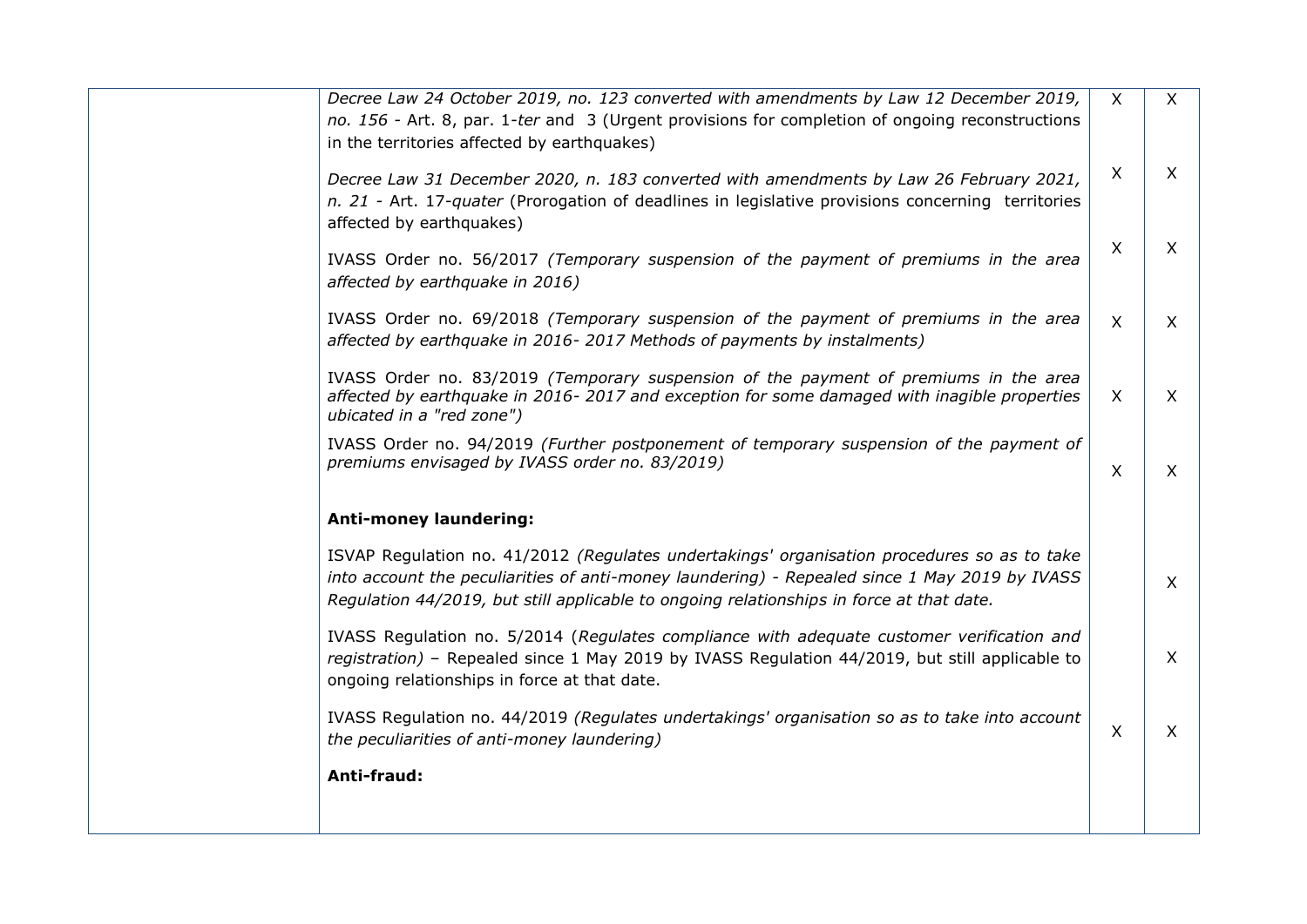| ISVAP Regulation no. 44/2012 (Drafting of the report template on the fight against fraud)                                                 | X |  |
|-------------------------------------------------------------------------------------------------------------------------------------------|---|--|
| <b>Antitrust Authority:</b>                                                                                                               |   |  |
| Measure no. 17589 on 15 November 2007 (Regulation on the procedures for investigating unfair  <br>commercial practices)                   |   |  |
| Measure no. 17590 on 15 November 2007 (Regulation on the procedures for investigating<br>misleading and unlawful comparative advertising) |   |  |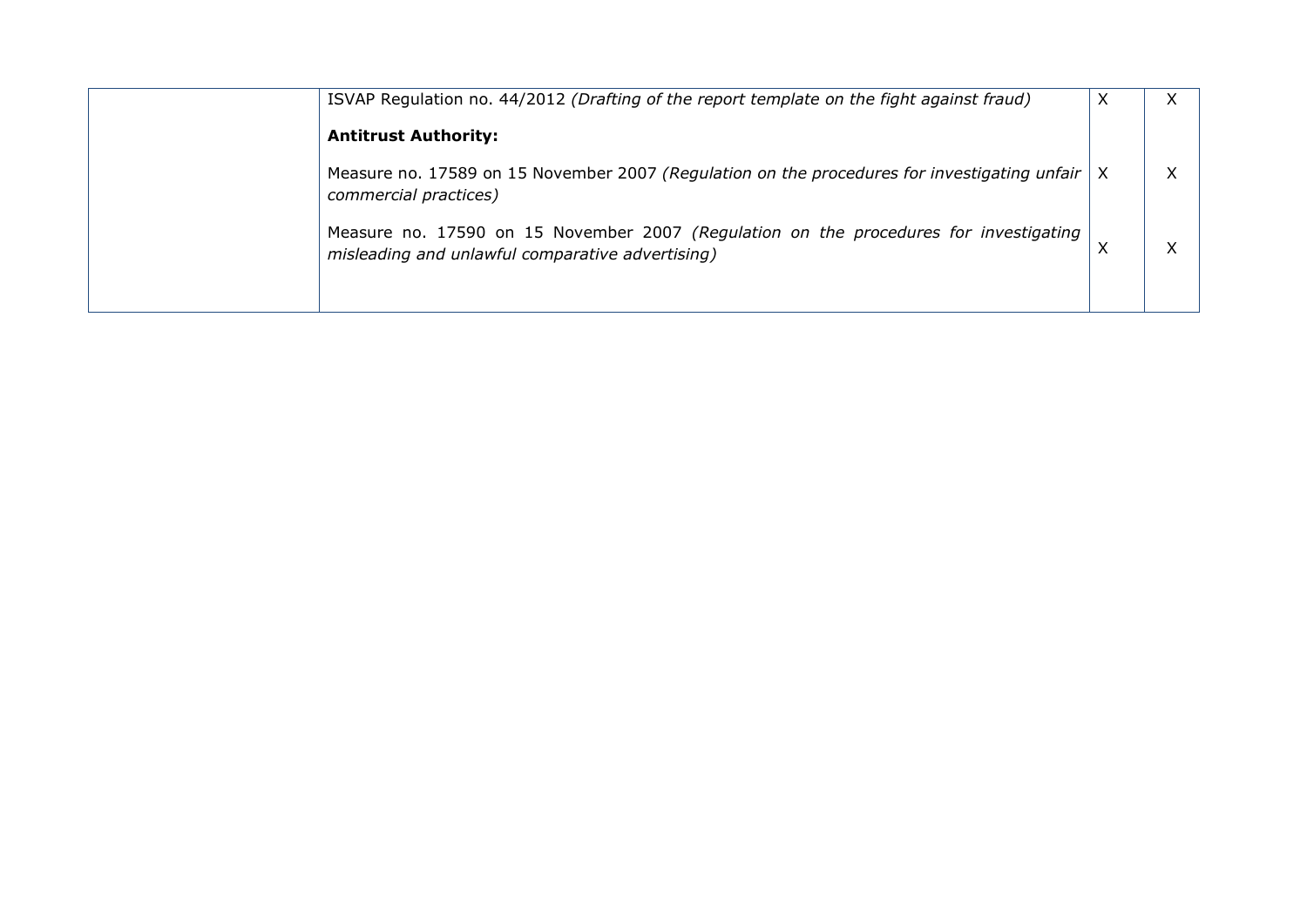## **For insurance intermediaries**

General good provisions regulating insurance distribution in addition to those set out in the Insurance Distribution Directive (Article 11(2))

| Information requirements and conduct of business rules   |                                                                                                                                                   |                           |              |  |  |
|----------------------------------------------------------|---------------------------------------------------------------------------------------------------------------------------------------------------|---------------------------|--------------|--|--|
| <b>IDD Article</b>                                       | Specific national legislative provision(s)                                                                                                        | <b>FoS</b>                | FoE          |  |  |
| 17:<br>Article<br>General                                | Art. 119, par. 2 (Duties and liabilities to policyholders), Insurance Code                                                                        | $\mathsf{X}$              | $\times$     |  |  |
| principle                                                | Art. 47 (Distribution requirements), IVASS Regulation no. 40/2018                                                                                 | X                         | X            |  |  |
|                                                          | Art. 119-bis, par. 3 and 8, (Rules of conduct and conflict of interests), Insurance Code                                                          | $\times$                  | X            |  |  |
|                                                          | Art. 182, par. 1 and 2 (Advertising of insurance products), Insurance Code                                                                        | X                         | X            |  |  |
|                                                          | Art. 39 (Provisions applicable to intermediaries registered in the enclosed List), IVASS Regulation<br>no. 40/2018                                |                           | X            |  |  |
|                                                          | Art. 49 (Marketing of supplementary pension plans), IVASS Regulation no. 40/2018                                                                  | $\mathsf{X}$              | X            |  |  |
|                                                          | Art. 50 (Multilevel marketing networks), IVASS Regulation no. 40/2018                                                                             | $\boldsymbol{\mathsf{X}}$ | X            |  |  |
|                                                          | Art. 54 (General rules of conduct), IVASS Regulation no. 40/2018                                                                                  | $\boldsymbol{\mathsf{X}}$ | X            |  |  |
|                                                          | Art. 62 (Use of the advanced electronic signature, the qualified electronic signature and the digital<br>signature), IVASS Regulation no. 40/2018 | X                         | X            |  |  |
| Article<br>18:<br>General                                | Art. 120, par. 3 (Pre-contractual information), Insurance Code                                                                                    | $\mathsf{X}$              | $\mathsf{X}$ |  |  |
| information provided by the<br>insurance intermediary or | Art. 132-bis (Obligations on intermediaries to provide information), Insurance Code                                                               | $\times$                  | X            |  |  |
| insurance undertaking                                    | Art. 56, par. from 1 to 7 (Pre-contractual information), IVASS Regulation no. 40/2018                                                             | $\times$                  | X            |  |  |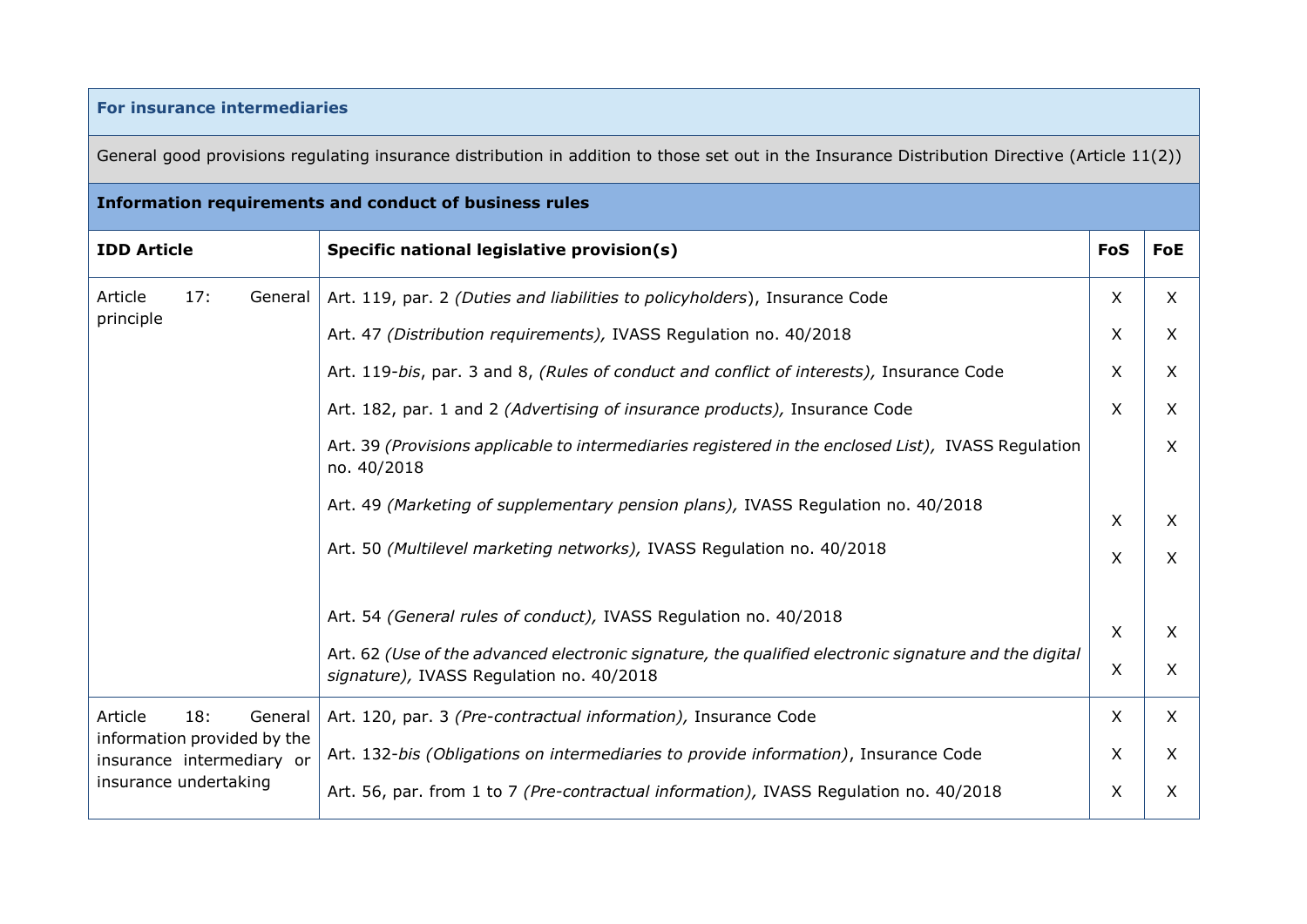|                                                       | Art. 60 (Documents to be provided to policyholders), IVASS Regulation no. 40/2018                                                                                                                                                                                                                                     | X                         | $\mathsf{X}$ |
|-------------------------------------------------------|-----------------------------------------------------------------------------------------------------------------------------------------------------------------------------------------------------------------------------------------------------------------------------------------------------------------------|---------------------------|--------------|
|                                                       | Art. 66 (Collective contracts), IVASS Regulation no. 40/2018                                                                                                                                                                                                                                                          | $\boldsymbol{\mathsf{X}}$ | $\times$     |
| Article 19: Conflicts of<br>interest and transparency | Art. 119-bis, par. 6 and 7 (Rules of conduct and conflicts of interest), Insurance Code:<br>Note: The provisions enlarge the scope of the conflicts of interest rules envisaged for IBIPs by<br>Directive (EU) No. 2016/97 (IDD) to each insurance product, under option envisaged by art. 22,<br>par. 2, sub-par. 1. | $\mathsf{X}$              | $\mathsf{X}$ |
|                                                       | Art. 55 (Conflict of interests), IVASS Regulation no. 40/2018                                                                                                                                                                                                                                                         | $\pmb{\times}$            | X            |
|                                                       | Art. 131, par 2-bis and 2-ter, (Motor liability premium and contract term disclosure), Insurance<br>Code                                                                                                                                                                                                              | X                         | X            |
|                                                       | Art. 28, par. 3-bis (Insurance covers linked to the provision of real estate loans and to credit<br>agreements for consumers), Decree Law 24 January 2012, no. 1, converted with amendments                                                                                                                           | $\boldsymbol{\mathsf{X}}$ | X            |
|                                                       | by Law 24 March 2012, no. 27                                                                                                                                                                                                                                                                                          | $\sf X$                   | $\mathsf{X}$ |
|                                                       | Art. 57 (Information on remunerations), IVASS Regulation no. 40/2018                                                                                                                                                                                                                                                  |                           |              |
|                                                       | Art. 9 (Intermediaries' duty to provide information), ISVAP Regulation no. 23/2008                                                                                                                                                                                                                                    | $\boldsymbol{\mathsf{X}}$ | X            |
|                                                       | Articles 22, par. 10, 11 and 12, Decree Law 18 October 2012, no. 179, converted with<br>amendments by Law 17 December 2012, no. 221, as subsequently amended and supplemented<br>(Rules governing the "horizontal collaboration" between intermediaries)                                                              | $\mathsf{X}$              | $\times$     |
|                                                       | Art. 42, par. 1, 2, 3, 4, 4-bis and 5 (Arrangements for the pursuit of business by intermediaries),<br>IVASS Regulation no. 40/2018                                                                                                                                                                                   | $\pmb{\times}$            | X            |
| Article 20: Advice, and                               | Art. 120, par. 3 (Pre-contractual information), Insurance Code                                                                                                                                                                                                                                                        | X                         | $\mathsf{X}$ |
| standards for sales where<br>no advice is given       | Art. 185 (Information documents), Insurance Code                                                                                                                                                                                                                                                                      | X                         | X            |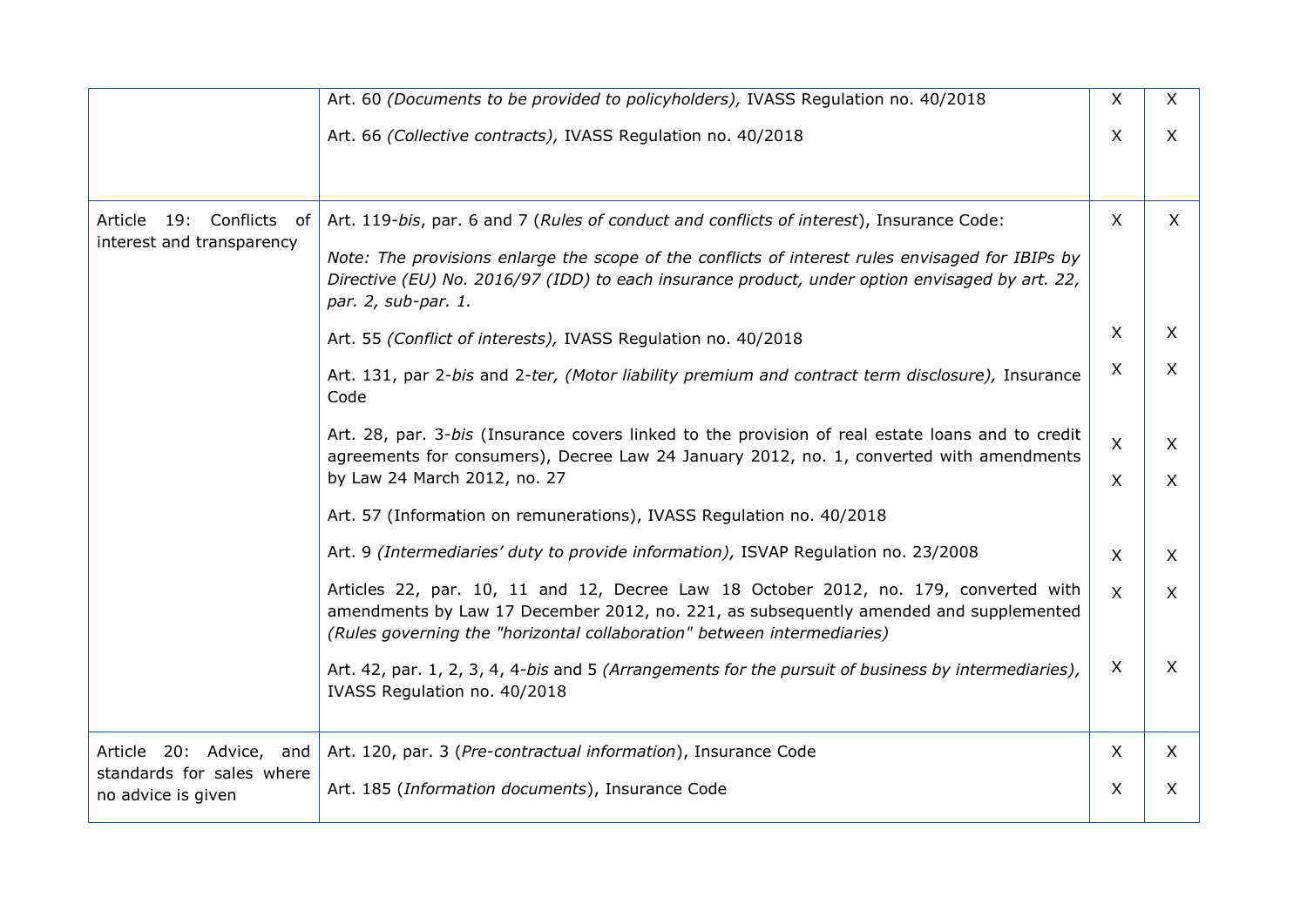|                                                                                          | Art. 185-ter (Pre-contractual life assurance product information document), Insurance Code                                                                                                                                     | X            | X        |
|------------------------------------------------------------------------------------------|--------------------------------------------------------------------------------------------------------------------------------------------------------------------------------------------------------------------------------|--------------|----------|
|                                                                                          | Note: The above-mentioned articles have been implemented by IVASS Regulation no. 41/2018<br>Articles 58, par. from 1 to 4-bis and par. 7 (Assessment of the policyholder's demands and<br>needs), IVASS Regulation no. 40/2018 | $\sf X$      | X.       |
|                                                                                          |                                                                                                                                                                                                                                |              |          |
| Information<br>Article<br>21:<br>provided<br>by<br>ancillary<br>insurance intermediaries |                                                                                                                                                                                                                                |              |          |
| 22:<br>Information<br>Article<br>exemptions and flexibility<br>clause                    |                                                                                                                                                                                                                                |              |          |
| Article<br>23:<br>Information                                                            | Art. 61 (Information arrangements), IVASS Regulation no. 40/2018                                                                                                                                                               | X            | X.       |
| conditions                                                                               | Art. 121 (Pre-contractual information in case of distance selling), Insurance Code                                                                                                                                             | X            | X.       |
|                                                                                          | Part III - Chapter III (Promotion and distance marketing of insurance contracts), except for art.<br>69, 70, and 83, par. 1, lett. d-bis), d-ter), par. 2-bis) and 2-ter), IVASS Regulation no. 40/2018                        | $\mathsf{X}$ | $\times$ |
| Article 24: Cross-selling                                                                | Decree Law 24 January 2012, no. 1, converted with amendments by Law 24 March<br>2012, no. 27                                                                                                                                   |              |          |
|                                                                                          | Art. 28, par. 1 and 2-bis (Insurance covers linked to the provisions of real estate loans and to<br>credit agreements for consumers)                                                                                           | X            | X.       |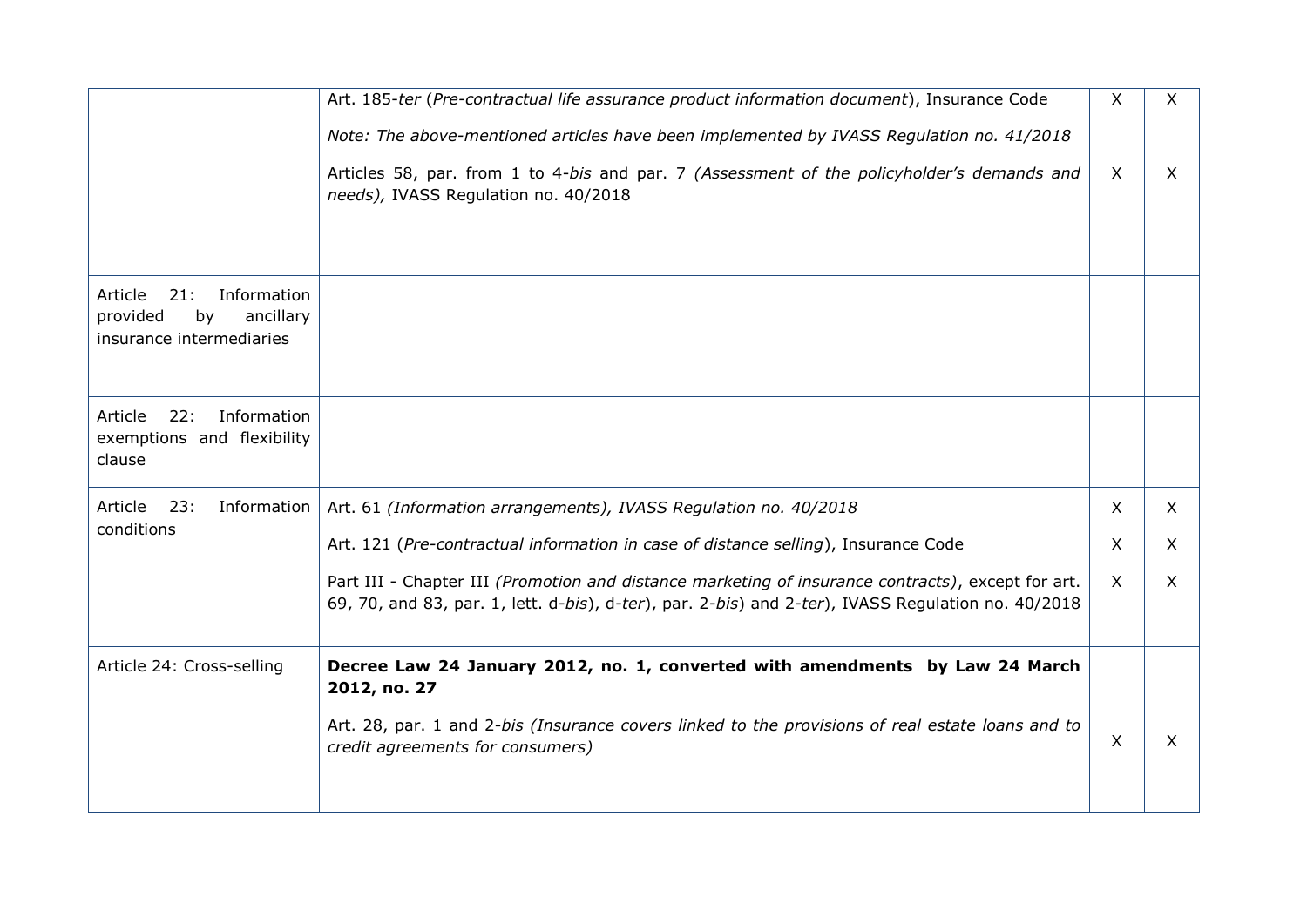| Article<br>25:<br>Product<br>oversight and governance<br>requirements      | Article 10 (Information flows) and Chapter III (Insurance product oversight and governance<br>requirements for distributors), IVASS Regulation no. 45/2020<br>Note: The prohibition for distribution to customers belonging to the negative target market<br>envisaged by Article 11 of IVASS Regulation no. 45/2020 applies only if the manufacturer,<br>licensed to pursue business Italy, identified groups of customers for whose needs, characteristics<br>and objectives the insurance product is not compatible. | $\mathsf{X}$ | X            |
|----------------------------------------------------------------------------|-------------------------------------------------------------------------------------------------------------------------------------------------------------------------------------------------------------------------------------------------------------------------------------------------------------------------------------------------------------------------------------------------------------------------------------------------------------------------------------------------------------------------|--------------|--------------|
| Additional requirements in relation to insurance-based investment products |                                                                                                                                                                                                                                                                                                                                                                                                                                                                                                                         |              |              |
| <b>IDD Article</b>                                                         | Specific national legislative provision(s)                                                                                                                                                                                                                                                                                                                                                                                                                                                                              | <b>FoS</b>   | <b>FoE</b>   |
| 26:<br>Article<br>Scope<br>of<br>additional requirements                   |                                                                                                                                                                                                                                                                                                                                                                                                                                                                                                                         |              |              |
| Article 27: Prevention of<br>conflicts of interest                         |                                                                                                                                                                                                                                                                                                                                                                                                                                                                                                                         |              |              |
| Article<br>28:<br>Conflicts<br>of<br>interest                              | Art. 55 (Conflict of interests), IVASS Regulation no. 40/2018                                                                                                                                                                                                                                                                                                                                                                                                                                                           | X            | $\mathsf{X}$ |
| Article 29: Information to                                                 | Information requirements:                                                                                                                                                                                                                                                                                                                                                                                                                                                                                               |              |              |
| customers                                                                  | Art. 68-ter (Pre-contractual information), IVASS Regulation no. 40/2018                                                                                                                                                                                                                                                                                                                                                                                                                                                 | X            | X            |
|                                                                            | Art. 68-quater (Requirements of the information provided on the product), IVASS Regulation no.<br>40/2018                                                                                                                                                                                                                                                                                                                                                                                                               | X            | X            |
|                                                                            | Art. 68-quinquies (Marketing communications), IVASS Regulation no. 40/2018                                                                                                                                                                                                                                                                                                                                                                                                                                              | $\times$     | $\mathsf{X}$ |
|                                                                            | Inducements:                                                                                                                                                                                                                                                                                                                                                                                                                                                                                                            |              |              |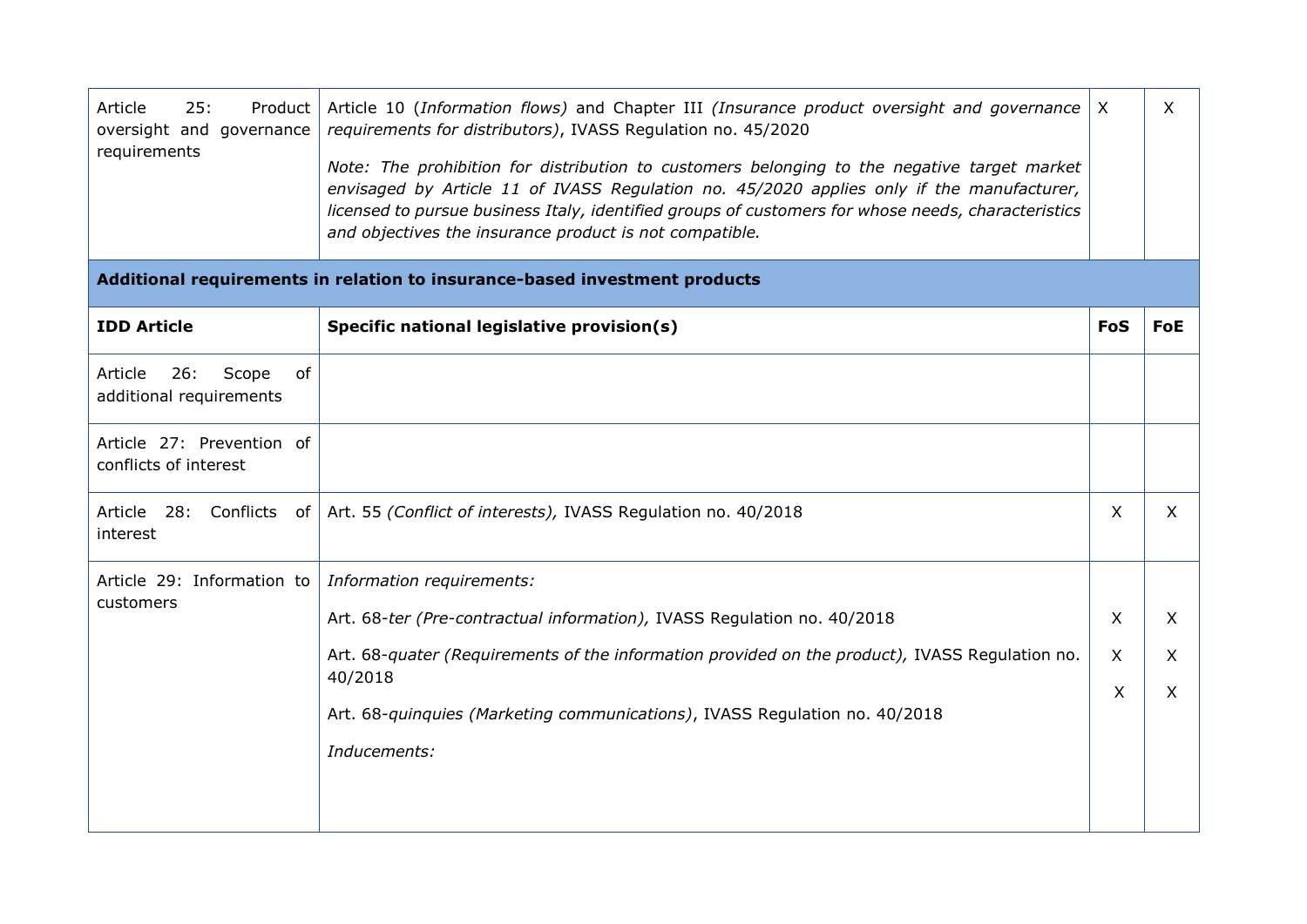|                                              | Art. 121-septies, par. 2, second sentence, (Assessment of suitability and appropriateness of the<br>insurance product and reporting to customers), Insurance Code<br>Note: Italy exercised the option stated by art. 29, par. 3, IDD which allows Member States to<br>additionally prohibit or further restrict the offer or acceptance of fees, commissions or non-<br>monetary benefits from third parties in relation to the provision of insurance advice. | X       | X        |
|----------------------------------------------|----------------------------------------------------------------------------------------------------------------------------------------------------------------------------------------------------------------------------------------------------------------------------------------------------------------------------------------------------------------------------------------------------------------------------------------------------------------|---------|----------|
|                                              | Art. 68-sexies (General guidelines on inducements), IVASS Regulation no. 40/2018                                                                                                                                                                                                                                                                                                                                                                               | $\sf X$ | X        |
|                                              | Art. 68-septies (Requirements concerning the admissibility of inducements), IVASS Regulation<br>no. 40/2018                                                                                                                                                                                                                                                                                                                                                    | X       | $\times$ |
|                                              | Art. 68-octies (Inducements in respect of insurance distribution through independent advice),<br>IVASS Regulation no. 40/2018                                                                                                                                                                                                                                                                                                                                  | X       | X        |
|                                              | Note: Italy exercised the option stated by art. 29, par. 3, IDD through art. 121-sexies, par. 5, of<br>Insurance Code which gave IVASS the power to adopt regulation on inducements in accordance<br>with the regulations introduced in this field by Directive 2014/65/EU and in accordance with<br>directly applicable EU rules.                                                                                                                             |         |          |
|                                              | Mandatory advice:                                                                                                                                                                                                                                                                                                                                                                                                                                              | X       | $\times$ |
|                                              | Art. 68-duodecies (Mandatory advice), IVASS Regulation no. 40/2018                                                                                                                                                                                                                                                                                                                                                                                             |         |          |
|                                              | Note: Italy exercised the option stated by art. 29, par. 3, IDD through art. 121-septies, par. 1,<br>of Insurance Code which gave IVASS the power to determine by regulation the cases where<br>insurance intermediaries are required to provide advice for the distribution of IBIPs.                                                                                                                                                                         |         |          |
| Article 30: Assessment of                    | Art. 121-septies, par. 4, 6 and 7 (Assessment of appropriateness), Insurance Code                                                                                                                                                                                                                                                                                                                                                                              | X       | X        |
| suitability<br>and<br>appropriateness<br>and | Art. 68-undecies (Assessment of appropriateness), IVASS Regulation no. 40/2018                                                                                                                                                                                                                                                                                                                                                                                 | $\sf X$ | $\chi$   |
| reporting to customers                       | Note: Italy has not exercised the "execution-only" option stated by art. 30, par. 3, IDD.<br>Therefore, also where no advice is given on IBIPs, intermediaries are not allowed to carry out                                                                                                                                                                                                                                                                    |         |          |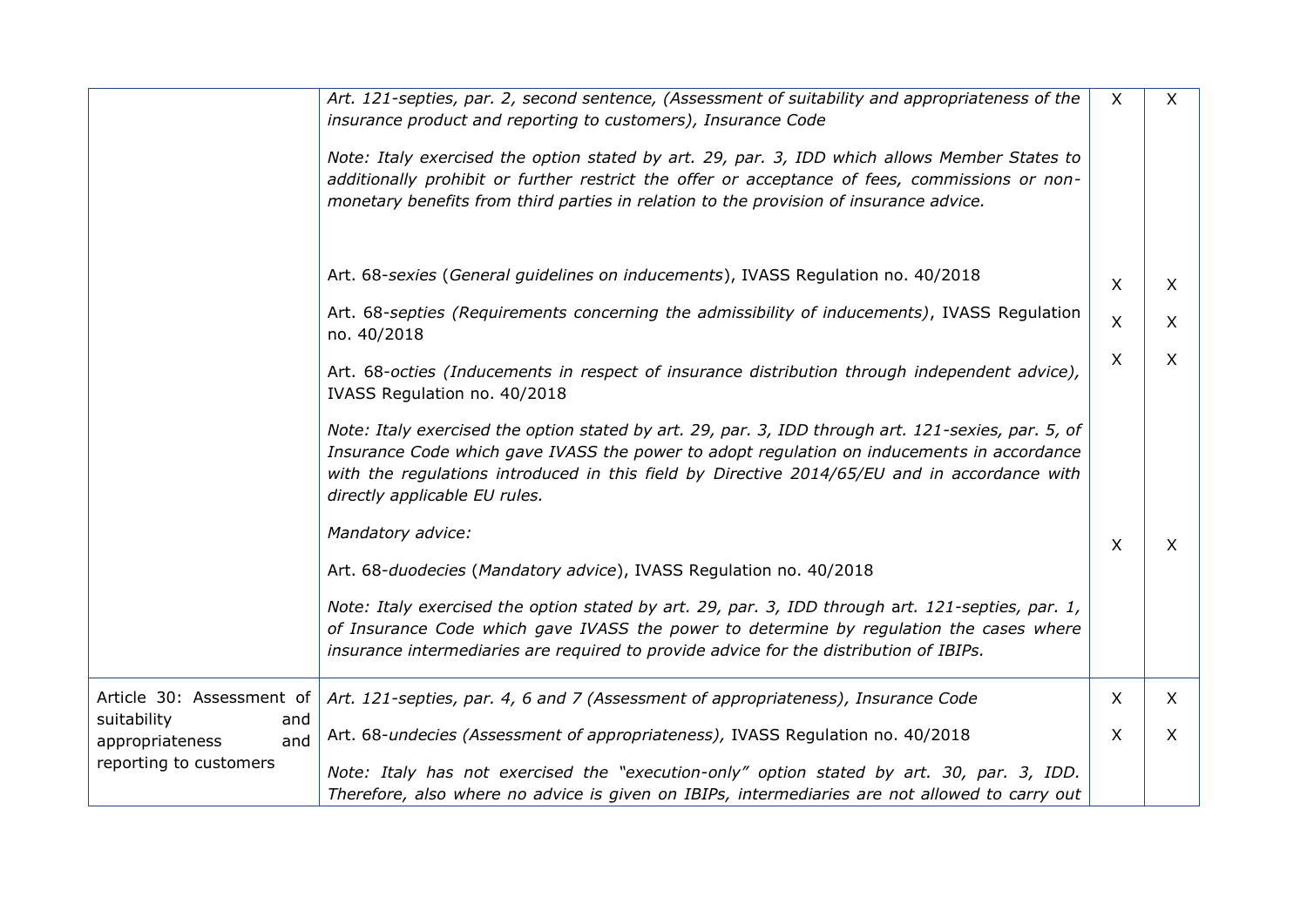|                                | insurance distribution activities within the territory of the Italian Republic without obtaining the<br>information or making the determination provided for in par. 2 of art. 30, IDD.                                                                                                                                                                                    |              |              |
|--------------------------------|----------------------------------------------------------------------------------------------------------------------------------------------------------------------------------------------------------------------------------------------------------------------------------------------------------------------------------------------------------------------------|--------------|--------------|
|                                | Scope, registration and organisational requirements                                                                                                                                                                                                                                                                                                                        |              |              |
| <b>IDD Article</b>             | Specific national legislative provision(s)                                                                                                                                                                                                                                                                                                                                 | <b>FoS</b>   | <b>FoE</b>   |
| Article 1: Scope               | Art. 3, par. 2 and 3 (Scope), IVASS Regulation no. 40/2018                                                                                                                                                                                                                                                                                                                 | X            | $\times$     |
| Article 2: Definitions         |                                                                                                                                                                                                                                                                                                                                                                            |              |              |
| Article 3: Registration        | Art. 8 (Subjects required to have a certified electronic email) IVASS Regulation no. 40/2018                                                                                                                                                                                                                                                                               | $\sf X$      | $\mathsf{X}$ |
|                                | Art. 9 (Requirements for the management of the Register), IVASS Regulation no. 40/2018                                                                                                                                                                                                                                                                                     | $\mathsf{X}$ | X            |
|                                | Note: Obligation of "e- signature" for the management of the Register                                                                                                                                                                                                                                                                                                      |              |              |
|                                | The above-mentioned general good rules do not require additional registration requirements for<br>EU operators but rather the obligation to have certified electronic email and "e-signature" for the<br>notifications to IVASS in order to allow a proper management of the Italian Register/Enclosed<br>List of EU intermediaries licensed to pursuit business in Italy. |              |              |
| Article 10: Professional and   | Art. 48 (Requirements for the pursuit of business), IVASS Regulation no. 40/2018                                                                                                                                                                                                                                                                                           | X            | $\mathsf{X}$ |
| organisational<br>requirements | Art. 87 (Subjects who provide the training and the update), IVASS Regulation 40/2018                                                                                                                                                                                                                                                                                       | X            | X            |
| Article 14: Complaints         | Chapter III-bis, ISVAP Regulation no. 24/2008                                                                                                                                                                                                                                                                                                                              | $\mathsf{X}$ | $\times$     |
|                                | Note: The procedure of complaints handlings applies also to EU intermediaries included in the<br>Enclosed List (art. 10-terdecies), with the exclusions stated by art. 4, par. 2                                                                                                                                                                                           |              |              |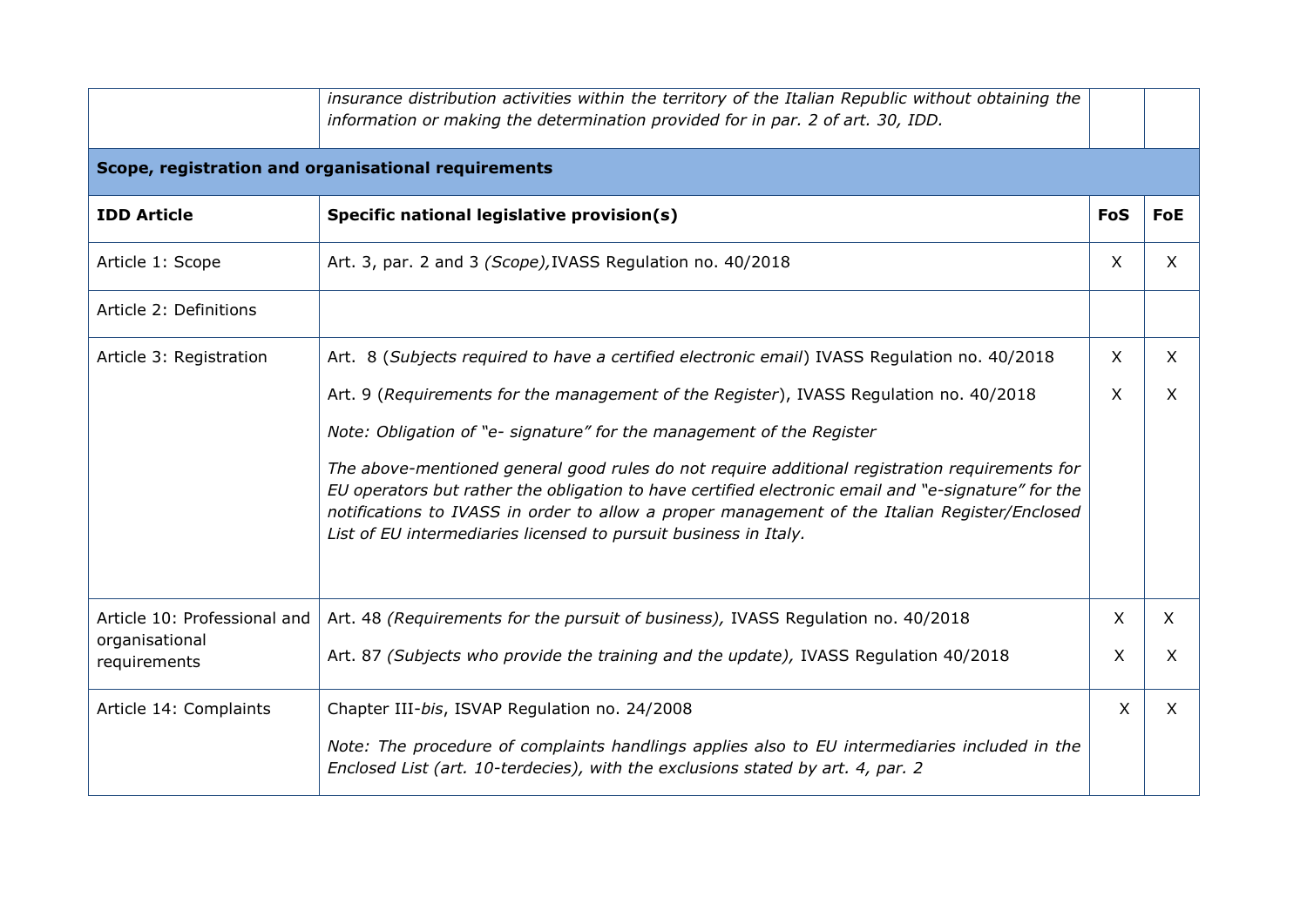| <b>Other themes</b>                                                                                                                                                                                                                                  |                                                                                                                                                                                                                                                                                            |            |                   |
|------------------------------------------------------------------------------------------------------------------------------------------------------------------------------------------------------------------------------------------------------|--------------------------------------------------------------------------------------------------------------------------------------------------------------------------------------------------------------------------------------------------------------------------------------------|------------|-------------------|
| <b>IDD Article</b>                                                                                                                                                                                                                                   | Specific national legislative provision(s)                                                                                                                                                                                                                                                 | <b>FoS</b> | <b>FoE</b>        |
| 35:<br>Reporting<br>Art.<br>of<br>breaches                                                                                                                                                                                                           | Art. 10-quater (Internal systems for the reporting of breaches), Insurance Code<br>Art. 10-quinquies (Procedure for reporting breaches), Insurance Code                                                                                                                                    |            | $\mathsf{X}$<br>X |
|                                                                                                                                                                                                                                                      | General good provisions referred to in Article 180 of Solvency II                                                                                                                                                                                                                          |            |                   |
| <b>Solvency II Article</b><br>Specific national legislative provision(s)                                                                                                                                                                             |                                                                                                                                                                                                                                                                                            | <b>FoS</b> | <b>FoE</b>        |
|                                                                                                                                                                                                                                                      |                                                                                                                                                                                                                                                                                            |            |                   |
| Other general good provisions (not related to IDD and Solvency II), such as money-laundering and taxation provisions, which are relevant<br>for insurance distributors doing cross-border business                                                   |                                                                                                                                                                                                                                                                                            |            |                   |
| Specific national legislative provision(s) and or links to the relevant websites of the $ F$ oS<br><b>Underlying Article from</b><br>Ministries where further information on the rules can be found<br><b>EU</b><br>legislation,<br>if<br>applicable |                                                                                                                                                                                                                                                                                            |            | <b>FoE</b>        |
|                                                                                                                                                                                                                                                      | Art. 336, par. 1, 2 and 3 (Insurance and reinsurance intermediaries), Insurance Code                                                                                                                                                                                                       | X.         | $\times$          |
|                                                                                                                                                                                                                                                      | <b>Anti-money laundering:</b>                                                                                                                                                                                                                                                              |            |                   |
|                                                                                                                                                                                                                                                      | ISVAP Regulation no. 41/2012 (Regulates intermediaries' organisation procedures so as to take<br>into account the peculiarities of anti-money laundering) - Repealed since 1 May 2019 by IVASS<br>Regulation 44/2019, but still applicable to ongoing relationships in force at that date. |            | $\sf X$           |
|                                                                                                                                                                                                                                                      | IVASS Regulation no. 5/2014 (Regulates compliance with adequate customer verification and<br>registration) - Repealed since 1 May 2019 by IVASS Regulation 44/2019, but still applicable to<br>ongoing relationships in force at that date.                                                |            | $\times$          |